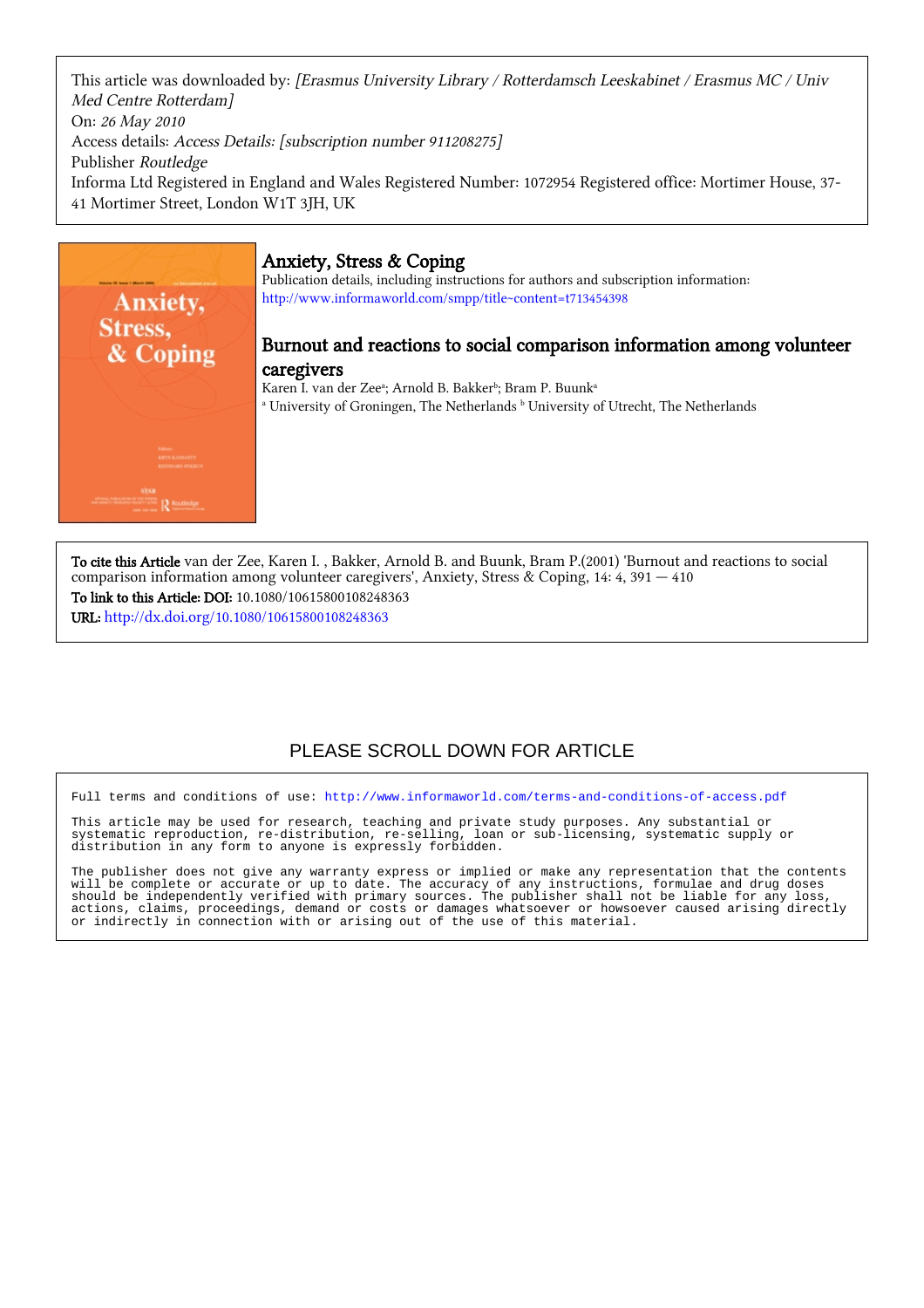**Anxiety, Stress,** *and* **Coping, Vol. 14, pp, 391410 Reprins available directly from the publisher Photocopying** permitted **by license only** 

*8* **2001 OPA (Overseas Publishers Association) N.V. Publisted by** license **under the** Harwwd **Academic Publishers imprinf pan of Gordon and Breach Publishing, a member of the Taylor** & **Francis Group.** 

# **BURNOUT AND REACTIONS TO SOCIAL COMPARISON INFORMATION AMONG VOLUNTEER CAREGIVERS**

## KAREN I. VAN DER ZEE<sup>a,\*</sup>, ARNOLD B. BAKKER<sup>b</sup> and **BRAM** P. BUUNK'

**"University** *of* **Groningen, The Netherlands; bUniversity** *of* **Utrecht, The Netherlands; 'University** *of* **Groningen, The Netherlands** 

*(In final form 6 November 2000)* 

The present study focused on social comparison processes among volunteer caregivers of terminally ill patients in relation to burnout. First, caregivers' *(N= 80)* affective reactions to a **bogus** interview with fellow volunteer **wohrs** who were either coping better or worse were considered. Upward comparison evoked more positive and less negative feelings **than** downward comparison. Second, we examined **the** possibility of producing positive comparison outcomes by instructing half of the volunteer caregivers to focus on the positive interpretation of social comparison information, that is to contrast their situation against the situation of the downward comparison targets or to identify themselves with the upward targets. This intervention was effective in reducing negative affect in the downward but not in the upward condition. Two burnout dimensions moderated the effects. Individuals high in emotional exhaustion (indicating high-burnout) benefited more from the self-enhancement instruction than individuals low in this dimension. For personal accomplishment **the** effects were in **the** opposite direction: solely individuals high in penonal accomplishment (indicating low-burnout) benefited from **the** instruction. The latter effect was only found if **the** instruction followed downward comparison information.

*Keywords:* Social comparison; Identification-contrast processes; Burnout; Emotional exhaustion; Depersonalization; Personal accomplishment; Volunteer caregiving

The present study focused on social comparison processes among volunteer caregivers of terminally ill patients. This volunteer work completes professional human service and family support. Although volunteer work is usually experienced positively, it may contain stressful elements as well

**391** 

<sup>\*</sup> Corresponding author. Tel.: **+3150 3636352. Fax: t3150 3636304.** 

**E-mail: k.i.van.oudenhoven-van.&r.zee@ppsw.rug.nl.**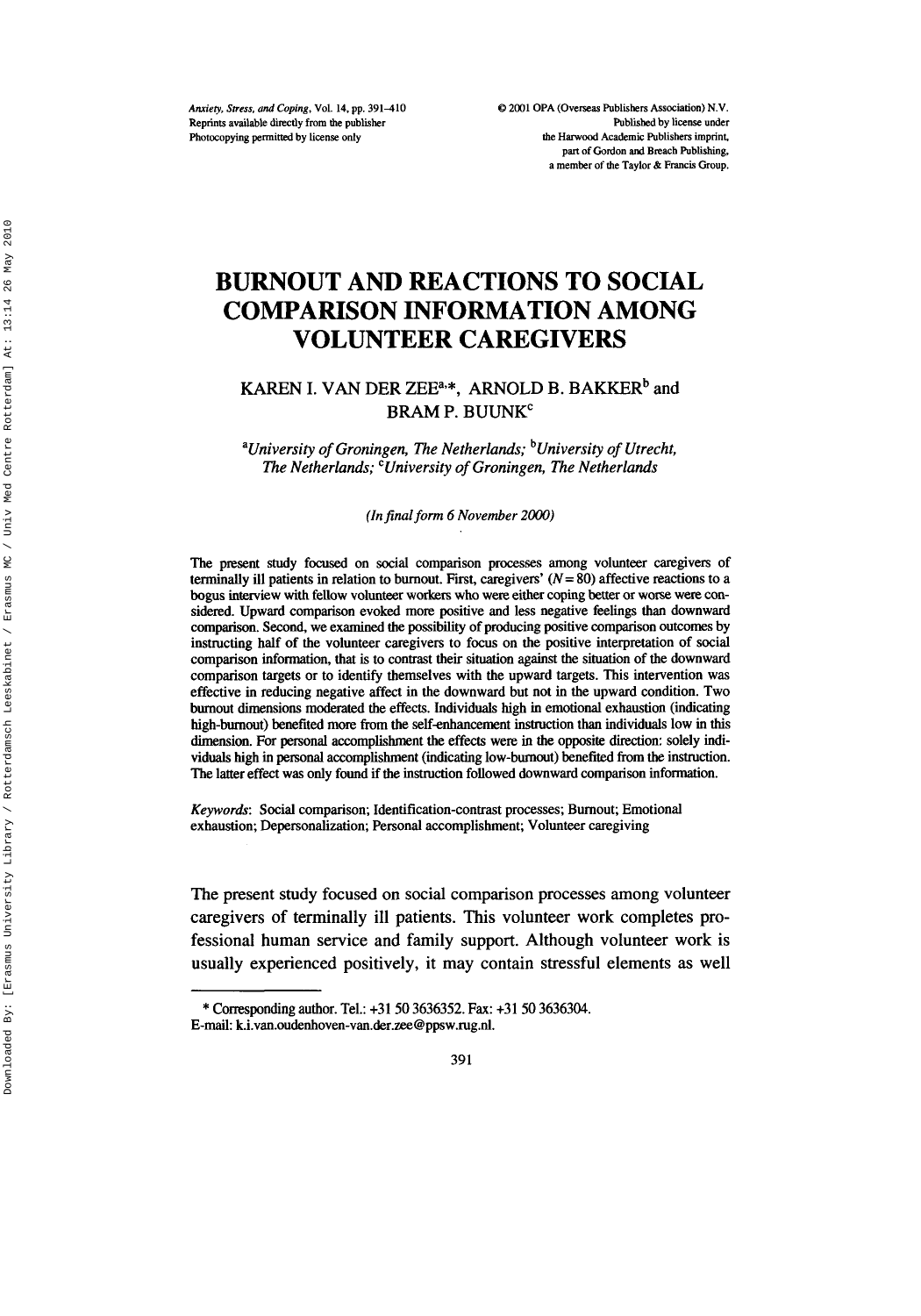(e.g., Di-Mola, Tamburini & Fusco, 1990). Volunteer caregivers have to deal with feelings of anger, anxiety, depression and desperation of the patients themselves and of their direct families. Moreover, being confronted with the death of another person may increase awareness of one's own mortality and this may in **turn** evoke feelings of depression and anxiety. These experiences may be particularly stressful for volunteer caregivers because they cannot substitute their intrinsic motivation for an extrinsic one as paid caregivers can. The demanding and emotionally charged relationships between caregivers and their recipients may lead to a kind of occupational stress among health care workers that is referred to as burnout (Maslach, 1993). Burnout is usually defined as a psychological syndrome of emotional exhaustion, depersonalization, and reduced personal accomplishment (Maslach, Jackson & Leiter, 1996). Emotional exhaustion refers to energy depletion or the draining of emotional resources. Depersonalization refers to negative, cynical attitudes towards the recipients of one's services. Lack of personal accomplishment is the tendency to evaluate one's own work with recipients negatively, an evaluation that is often accompanied by feelings of insufficiency (Maslach, 1993).

Many studies have focused on the role of social comparison in dealing with stress **as** a result of health problems (e.g., Van der Zee, Buunk & Sanderman, 1998; Van der Zee, Oldersma, Buunk & Bosch, 1998; Wood, Taylor & Lichtman, 1985). By selectively using information from the social environment patients with serious diseases may obtain a relatively favorable comparison with one or more target others and such a favorable comparison situation may produce an increase in subjective well-being for the comparer. There is some evidence that the same processes will hold for caregivers who are faced with a stressful situation. For example, Taylor, Wood & Lichtman (1985) interviewed husbands of breast cancer patients and found that they contrasted their situation against the situation of men who left their wives because **of** their illness. This finding is particularly relevant, because in reality, men hardly ever leave their wives in response to breast cancer.

## **AFFECTIVE REACTIONS TO SOCIAL COMPARISON INFORMATION**

Traditionally, it has been supposed that under stressful circumstances, individuals tend to compare their situation primarily with the situation of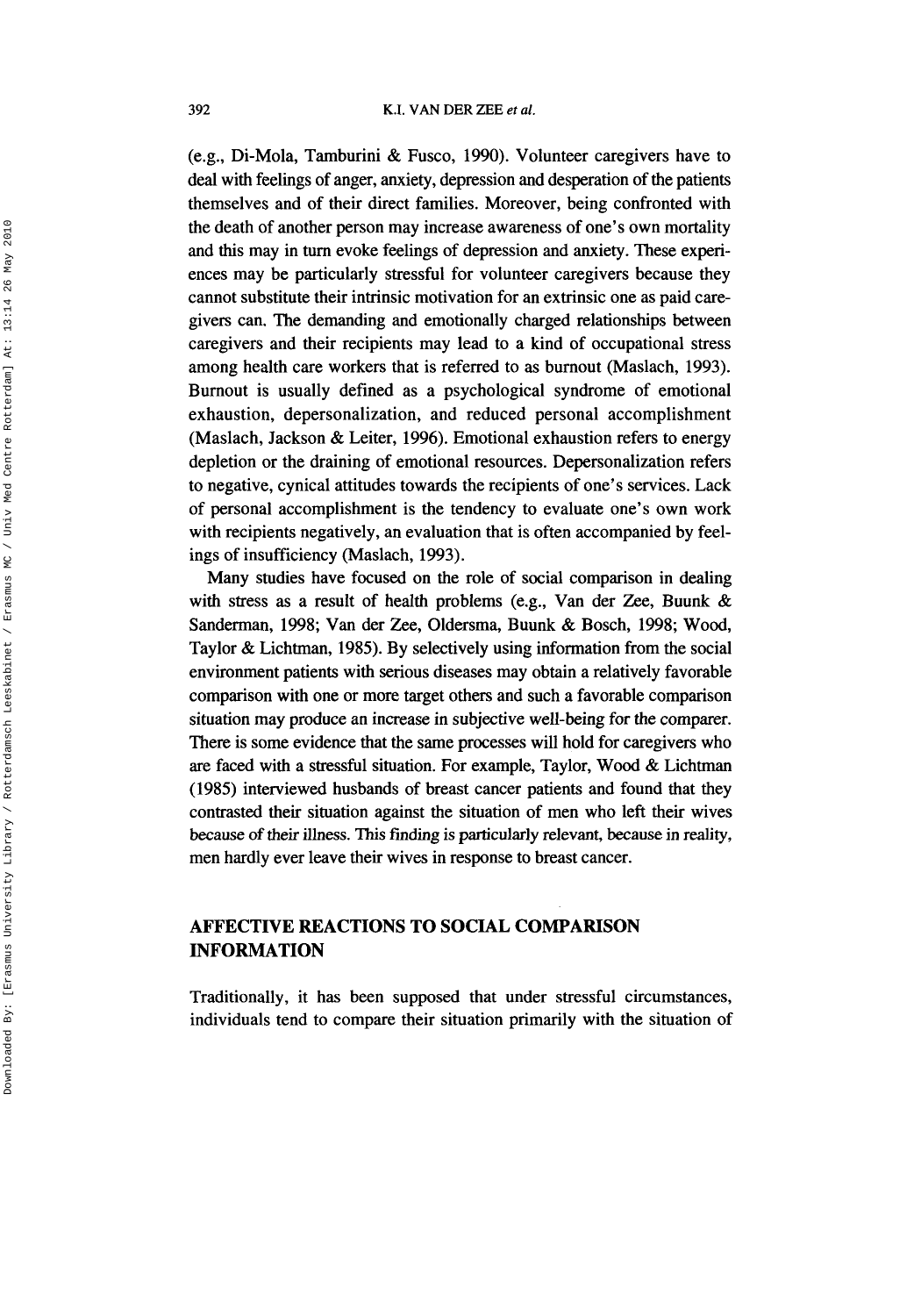others who are doing worse and that such downward evaluations may contribute to well-being (e.g., Wills, **1981).** However, in many circumstances confrontation with fellow sufferers who are doing worse may be rather depressing and is therefore avoided. Taylor & Lobe1 **(1989)** argue that although individuals under stress will predominantly evaluate their situation against the situation of others who are doing worse, they will prefer *actual contact* with or information about others who are doing better. In previous studies among cancer patients in which we provided respondents with vivid information about others facing the same stressful situation who were doing either better or worse, it was indeed shown that upward comparison information resulted in more positive affect than downward comparison information (Van der Zee *et al.,* **1998;** Van der Zee, Oldersma et al., **1998).**  In the present study, volunteer workers received information about other volunteer's experiences. It was expected that, compared to downward comparison information, caregivers show more positive and less negative affective reactions to upward comparison information *(Hypothesis 1).* 

### **INDUCING UPWARD IDENTIFICATION AND DOWNWARD CONTRAST**

Buunk & Ybema **(1997)** further specify the conditions under which positive and negative affective consequences of upward and downward comparisons may occur. They argue that the interpretation of social comparison information is dependent upon whether individuals *contrast* themselves or *identify* themselves with comparison targets. If individuals contrast their situation against the situation of the comparison other, downward comparison leads to the comforting conclusion that one is better off, whereas upward comparison leads to the threatening conclusion that one is doing worse. In contrast, when an individual identifies with an upward comparison target, he or she will probably perceive that it is likely to become like the comparison target in the future. In that case upward comparisons may be inspiring and may meet motives of self-improvement (see also Collins, **1996;** Wills, **1991)** whereas downward comparison will be experienced negatively. For example, Van der Zee *et al.* **(1998)** examined affective responses of breast cancer patients to comparison information and showed that the more patients identified themselves with upward comparison targets, the more positive feelings they experienced following the comparison.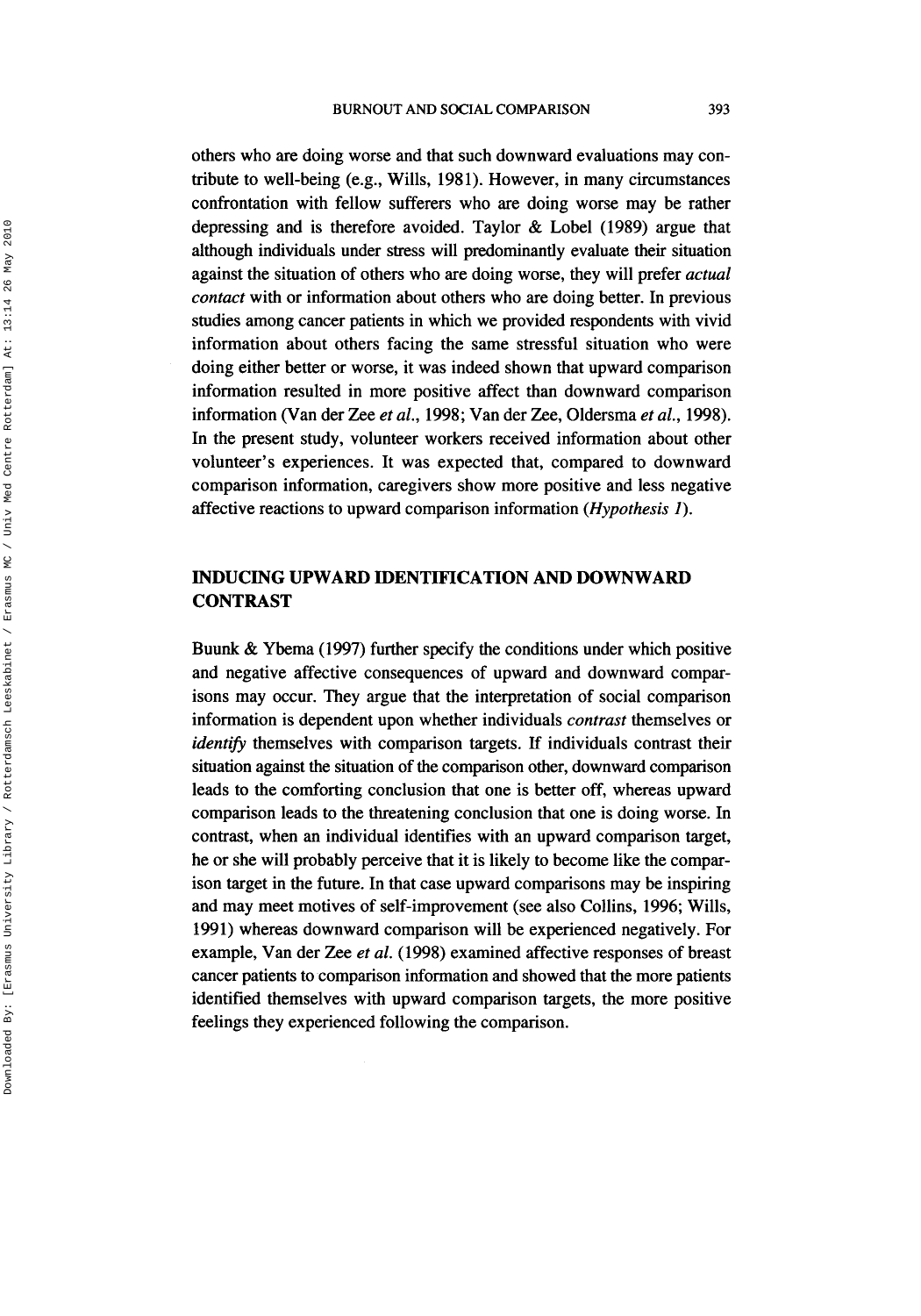#### **394 K.I. VAN DER ZEE** *et* **al.**

Thus, a positive or a negative interpretation of social comparison information is dependent upon whether individuals contrast themselves or identify themselves with comparison targets. Stress among volunteer caregivers may be associated with an inability to focus on the positive interpretation of social information. The second aim of the present study was to consider the possibility of producing positive comparison outcomes by instructing volunteer caregivers to focus on the positive interpretation of social comparison information. The paradigm that was used was derived from Salancik (1976) and Seligman, Fazio & Zanna (1980) who reasoned that people's cognitions, attitudes and beliefs can be influenced by manipulating the recall of specific attributes. In studies in the field of interpersonal relationships, Buunk, Oldersma & De Dreu (2000), for example, instructed respondents to generate **as** many as possible reasons why they were better partners than others. This instruction had a positive impact on feelings of relationship satisfaction. In the present siudy, we examined the effectiveness of an intervention in which volunteer workers were instructed to focus on the positive interpretation of social comparison information, that is to identify themselves upwardly or to contrast themselves downwardly. It was expected that individuals who are instructed to engage in self-enhancing comparisons experience more positive and less negative affect than individuals who have not received such instructions (*Hypothesis 2*).

#### **BURNOUT AND SOCIAL COMPARISON**

It seems that by focusing on the negative rather than the positive interpretation of incoming information, some individuals are more susceptible to experiencing chronic distress. The present study examined the extent to which risk for burnout is related to less positive reactions to social comparison information. Earlier studies on depression for example revealed that the chronic distress and feelings of inferiority among depressed individuals may arise and be maintained by the fact that they are less likely to use social comparison information in a self-enhancing way (e.g., Kuiper & Olinger, 1986). In our own work, we found strong evidence for comparable processes among individuals high in neuroticism (Van der Zee *ef d.,* 1998; 1999; Van der Zee, Oldersma et *al.,* 1998). It can be argued that the same processes will hold for caregivers with a high risk for burnout, because burnout is strongly related to both depression (e.g., Schaufeli & Enzmann,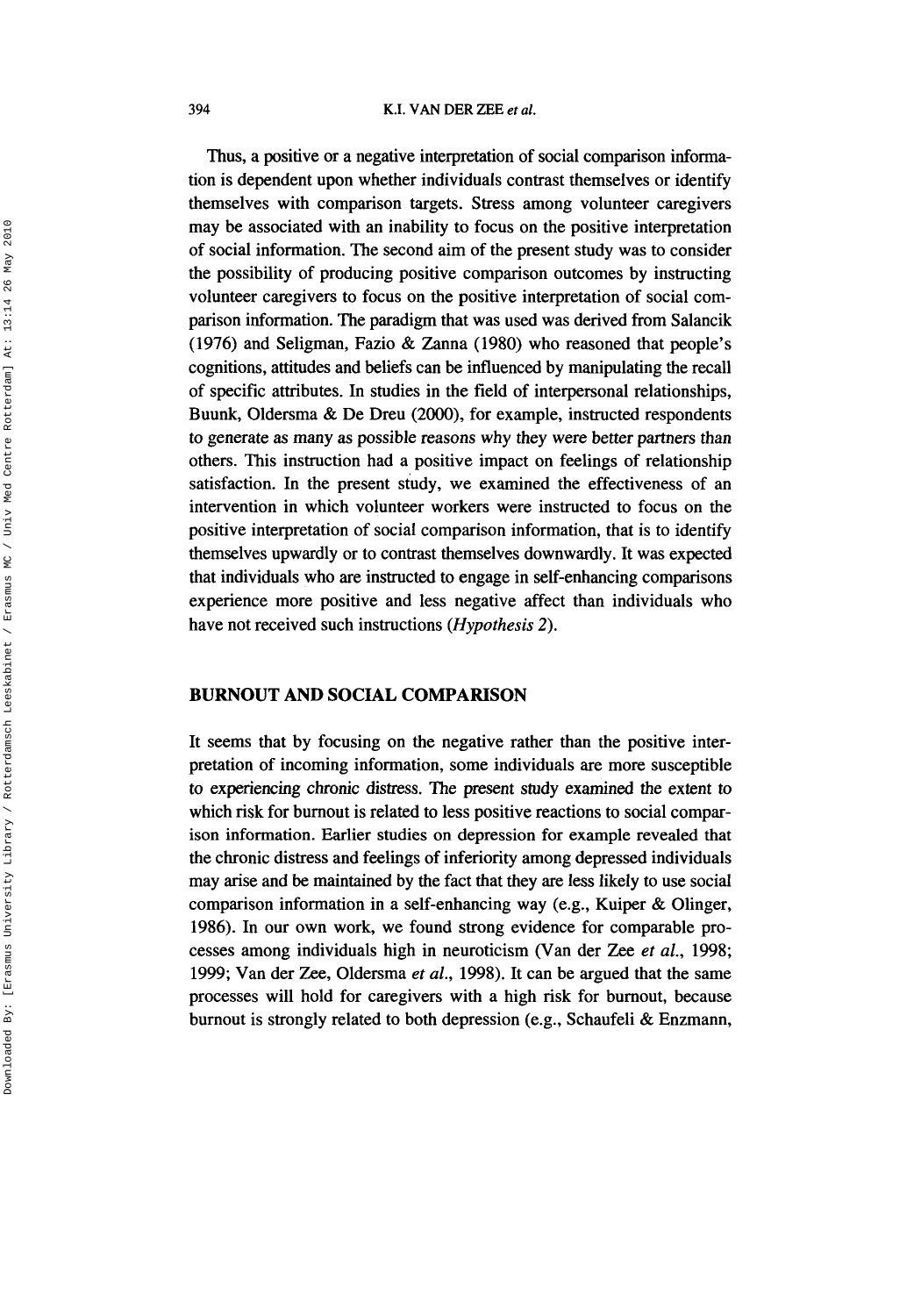**1998)** and neuroticism (e.g., Deary, Blenkin, Endler, Zealley & Wood, **1996).** 

How will the **three** burnout symptoms be related to the affective reactions to social comparison? In line with the work of Schachter **(1959),**  it can be expected that especially strong negative emotions will foster social comparison processes, and that therefore particularly the emotional exhaustion component of burnout will be related to the affective consequences of social comparison. Furthermore, studies among dysphorics show that dysphorics are more likely to engage in upward contrasting, as shown by less favorable evaluation of the self in relation to others in comparison with nondysphorics (Ahrens, Zeiss & Kanfer, **1988).** In addition, negative affect from downward comparison may be enhanced because dysphorics may tend to engage in threatening identification with less fortunate colleagues. The same results may be expected for emotional exhaustion because particularly this burnout dimension has often been associated with depression (e.g., Schaufeli & Enzmann, **1998).** 

The dimension of personal accomplishment may also be related to the affective consequences of social comparison. Those high in personal accomplishment may empathize with others doing better, they may be inspired by them, and feel *sorry* for others doing worse. Studies on Type A personalities who are strongly concerned about personal accomplishments and who usually have a history of success, seem particularly interested in upward comparison information. Such information may provide useful insights in how to improve their performance (e.g., Yuen & Kuiper, **1992).** 

There is evidence in the literature that dehumanization of patients is positively associated with neuroticism (e.g., Deary et *al.,* **1996),** which may lead us to expect that the same findings that were obtained for social comparison among individuals high in neuroticism will also hold for individuals high in depersonalization. However, there is no theoretical reason to expect that negative, cynical attitudes towards clients are related to the way individuals react to social comparison information about the performance of their colleagues.

To conclude, the present study examined associations between levels of burnout and affective reactions to social comparison information. It was expected that both emotional exhaustion and personal accomplishment would be associated with less positive and more negative reactions to social comparison information  $(Hypothesis 3)$ . Because the intervention concerns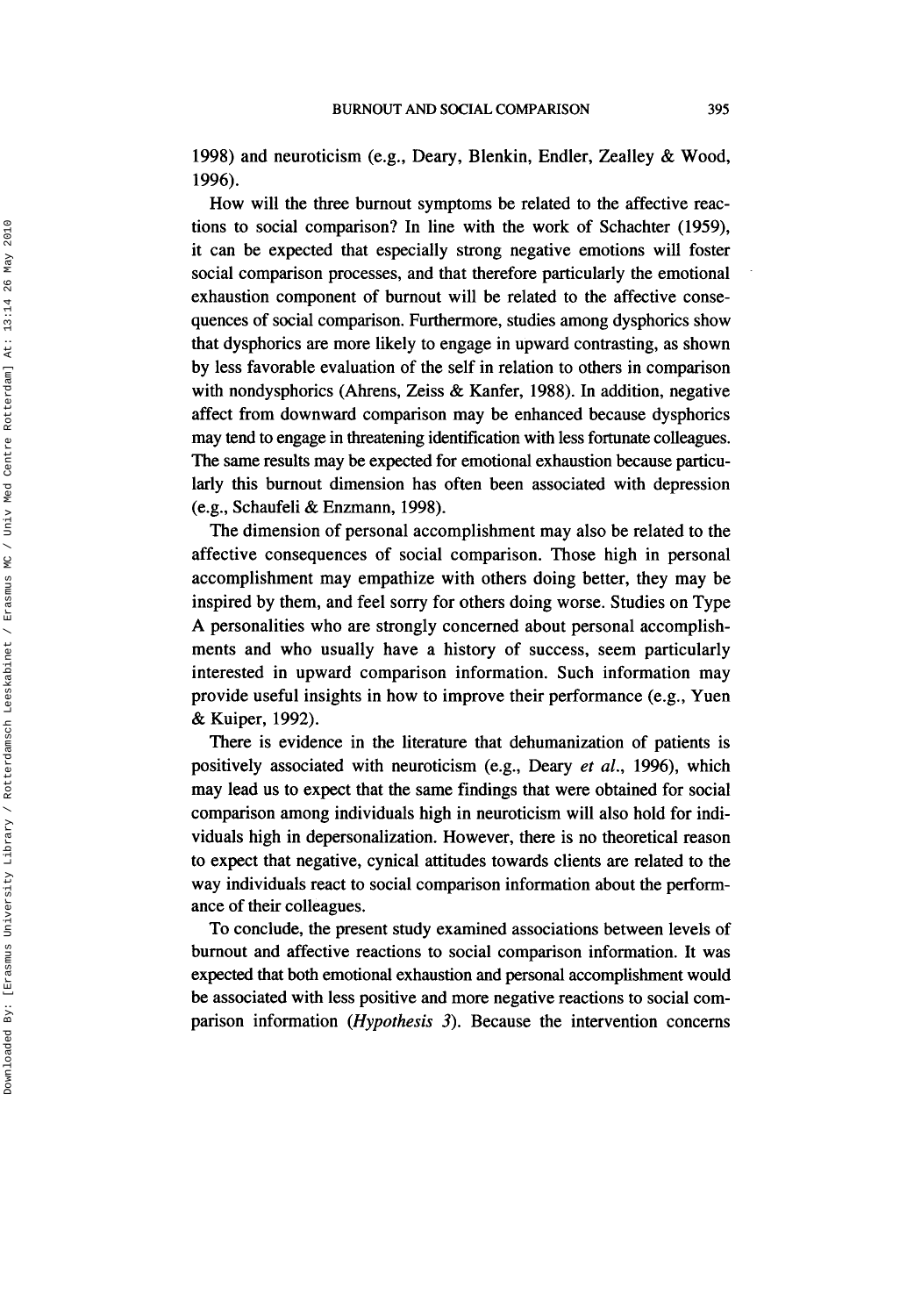behavior that is in contrast with the own dispositional tendencies, we hypothesized that the instruction to engage in self-enhancing comparisons is more effective among individuals high in emotional exhaustion and personal accomplishment than among individuals low in both burnoutdimensions (Hypothesis *4).* 

#### **METHOD**

#### **Participants**

Participants in this study were Dutch volunteer caregivers who worked with terminally ill patients. The sample included 75 female and five male volunteers, with a mean age of 54 years  $(SD = 10.3)$ . The participants worked on average 8 hours per week as a volunteer caregiver, and the average number of years experience in this work was three years. Thirteen per cent of the participants mentioned the volunteer work as their main activity, 47% was also engaged in housewifery, 21% had a paid job, 16% was retired, 5% was unemployed, 3% received disability pensions, and, finally, 1% was studying. The patients with whom the volunteers were working at the time of the study were 56% female and 44% male. Patients' age distribution was as follows: 11% was younger than 50 years, 38% was aged between 51 and 70 years, and 51% was between 70 and 100 years.

#### **Procedure**

Volunteer caregivers were recruited by means of a mailing. This mailing included some background information about the aims of the study, and **an invitation to participate in a study on "health care and well-being". Of**  the 206 individuals who were approached, 80 expressed their willingness to participate in the study (response = 39%). Three research assistants, who provided a questionnaire that included measures of burnout, affect measures, and dependent upon condition, the social comparison information and the self-enhancement instruction, visited them at home. After the data were analysed, all participants who had indicated that they were interested in the results of the study received a summary of the main research findings.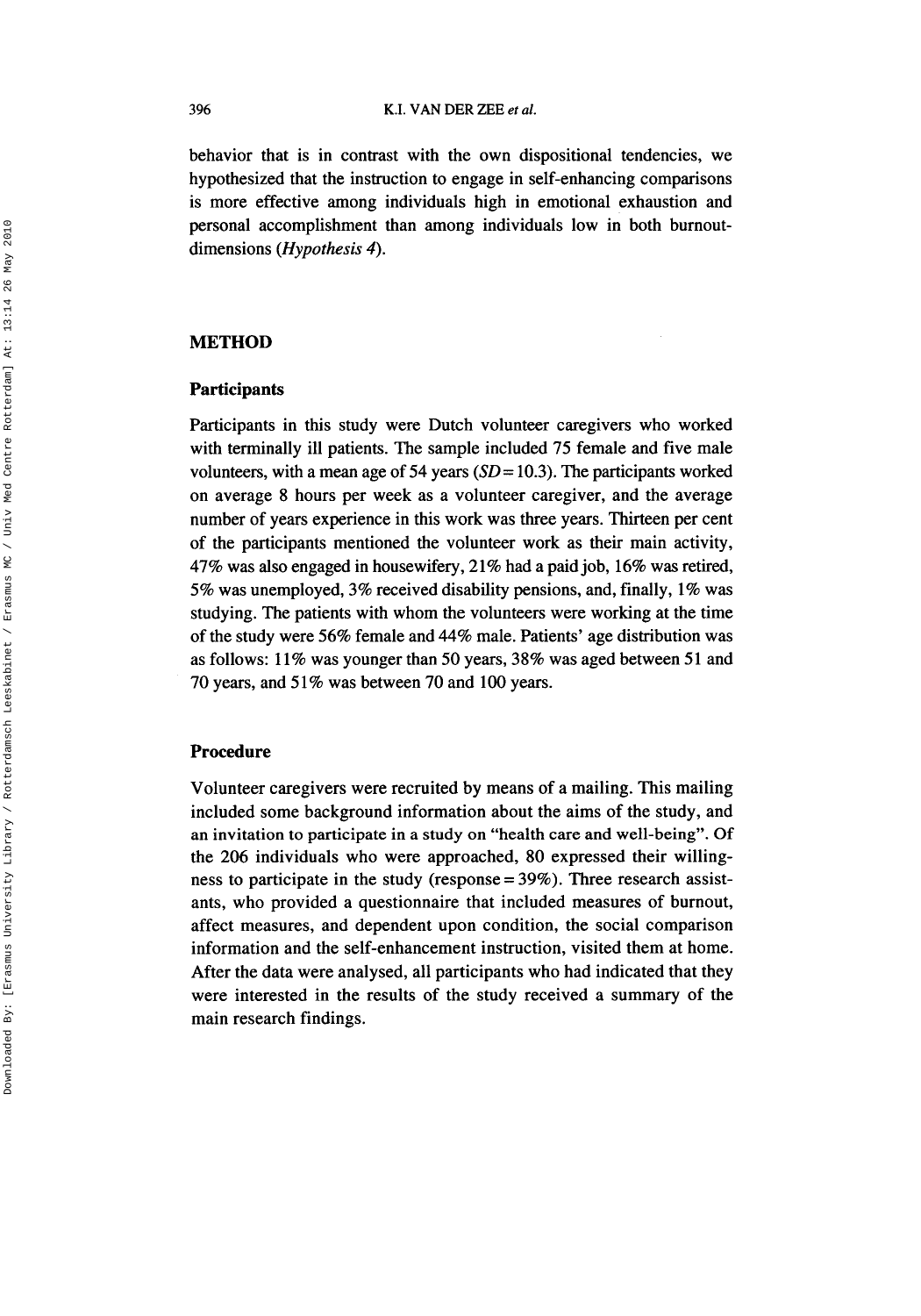#### **Experimental Conditions**

#### *Direction of Comparison*

After the volunteer workers had finished the first part of the questionnaire, the experimental part of the study started in which the social comparison information was presented. Each participant read a bogus interview, which concerned either upward or downward comparison information. Particip**ants** were told that the interviews were fragments from a newspaper article. In the interview, two volunteer caregivers (one male and one female) told about their experiences as a volunteer caregiver on a number of dimensions such as being confronted with death, dealing with inequity in the relationship with the client and the capability to dismiss emotions associated with the volunteer work from one's mind outside the working environment. In the first version of the interview *(upward condition)*, both volunteer caregivers were coping rather well (e.g., enjoying the work, experiencing positive outcomes in terms of rewarding social interactions and feeling useful). The second version of the interview *(downward condition)* indicated severe problems (e.g., experiencing ruminative thoughts about death, thinking about quitting). In both interviews, information was given on the same dimensions and the number of words was equal in both versions. After reading the social information patients were asked from which newspaper the information was drawn. Three participants stated that they did not know; the remaining participants mentioned either a national or a local newspaper or a specific newsletter for volunteer caregivers.

### *Self-enhancement Instruction*

After they had finished reading the social comparison information, half of the respondents received an instruction to engage in self-enhancing comparisons. In the downward condition, respondents were told "You have read a newspaper article that provided you with information about Job Bloemhart and Mieke Bosch. Some of the situations that were described will be similar to your own situation, others will not. We would like to know to what extent your situation is different from the situation of Job Bloemhart. Could you please write down as many differences between you and this person?" This was followed by the same instruction for the second comparison target (Mieke Bosch). In the upward condition, respondents received a similar introduction. Now,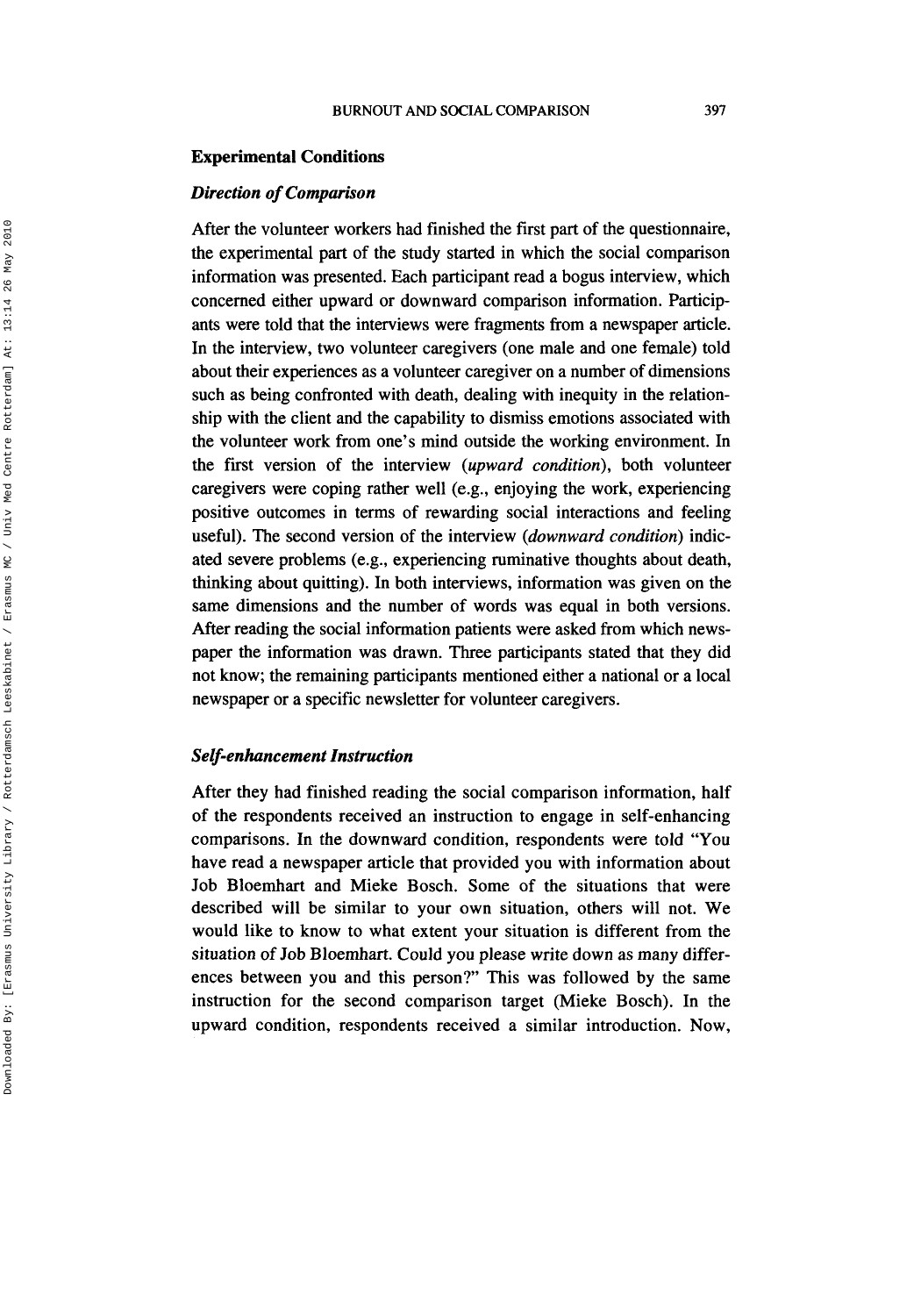the instruction was to write down as many similarities with the target as possible.

#### **Measures**

*Burnout* was measured using a Dutch translation (Schaufeli & Van Dierendonck, **1994)** of the Maslach Burnout Inventory (Maslach & Jackson, **1986).**  The questionnaire was slightly adjusted to make it suitable for the work of the volunteer caregivers in the present study. The instrument includes the three original MBI subscales, namely emotional exhaustion, depersonalization, and personal accomplishment. *Emotional exhaustion* was measured with nine items, for example "I feel emotionally drained from caring for my client". Cronbach's  $\alpha$  of this scale was .87. The second burnout dimension, *depersonalization* was measured with five items, including "Sometimes I think that I don't really care what happens to my client". The moderate internal consistency found for this burnout scale (Cronbach's  $\alpha$  = **.61**) is not uncommon in burnout research. Finally, *personal accomplishment* was measured with eight items, such as "I have accomplished many valuable things by caring for my client" (Cronbach's  $\alpha$  = .78). All items were scored on a seven-point rating scale, ranging from *never* (0) to *every day* **(6).** High levels of emotional exhaustion and depersonalization, and a low level of personal accomplishment are indicative for burnout.

#### *Pre- and Post-manipulation Affect*

Re-manipulation positive and negative affect were measured by a list of **19**  adjectives that described possible feelings taken from an original list of **38**  adjectives. The remaining adjectives were included as a post-manipulation measure of affect. The reason to include different affect items before and after the manipulation was to prevent familiarity **effects.** On **the** basis of earlier data on the scale (Van der Zee *et al.,* **1998),** items for both versions were selected, whereby it was tried to reach maximum equivalence between the versions by maximizing the intercorrelations between the scale versions that were included as pre- and post-measure. Of the premeasure adjectives, nine concerned positive affect, **10** concerned negative affect. The adjectives for positive affect were grateful, reassured, content, pleasant, self-confident, encouraged, energetic, calm, comforted. The items for negative affect were confused, depressed, dissatisfied, anxious, uneasy, offended, ashamed, tensed,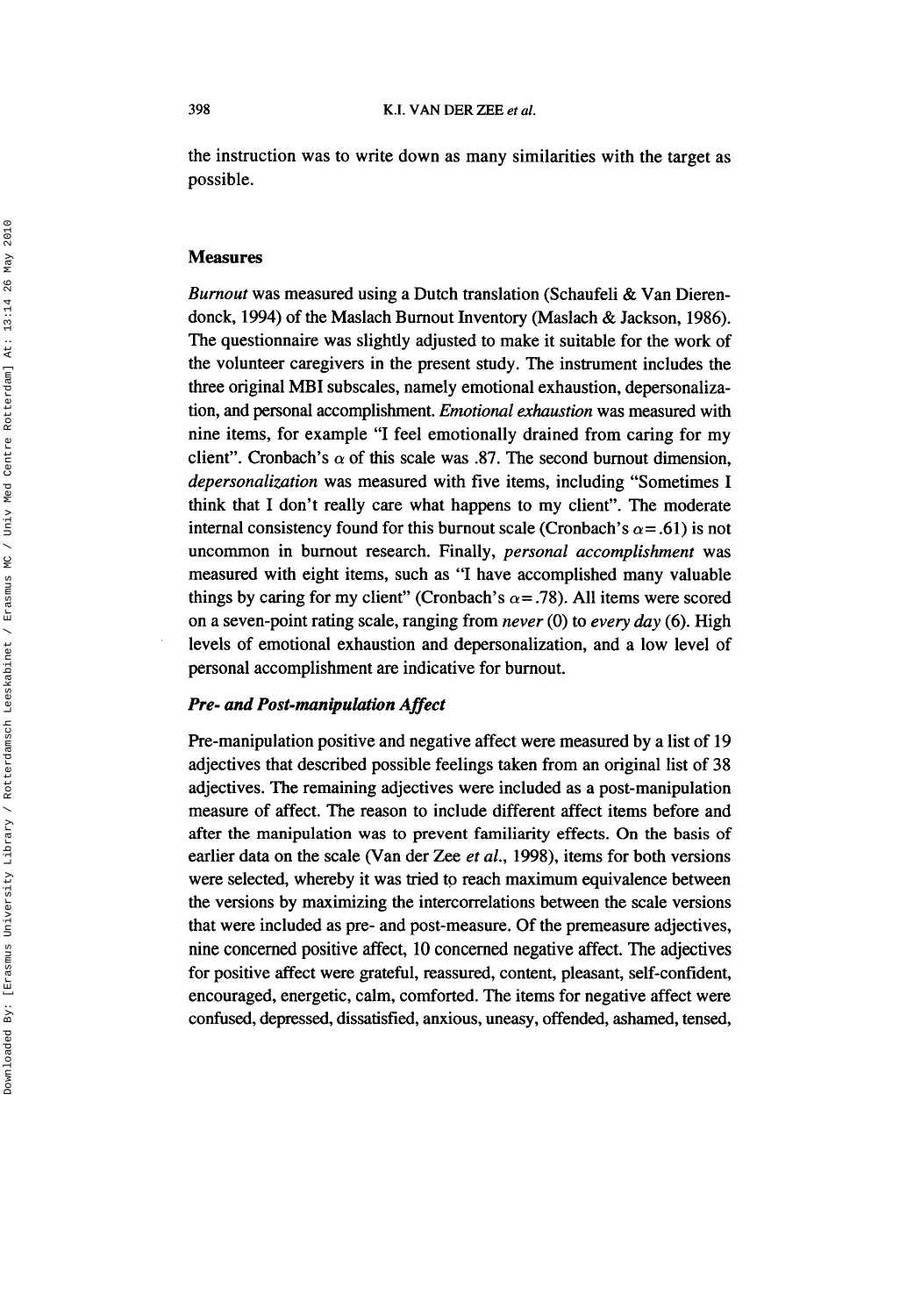pessimistic, irritated. These adjectives were in part a translation of the Multi-Affect Adjective Checklist (Zuckerman, Lubin, Vogel & Valerius, 1964). The scores for positive and negative effect were respectively the number of indicated positive and negative adjectives. Positive and negative affect did not correlate significantly  $(r = -.10)$ . The indicator of postmanipulation affect encompassed 10 items for positive affect and nine for negative affect. The adjectives for positive affect were hopeful, goodhumoured, relaxed, proud, enthusiastic, relieved, strengthened, optimistic, cheerful, inspired. The items for negative affect were angry, discouraged, uncertain, sad, worried, nervous, frustrated, aggressive, and listless. The scores of positive and negative effect were respectively the number of indicated positive and negative adjectives. Positive and negative affect correlated moderately negative  $(r=-.20, p<.05)$ .

#### *Manipulation Check*

Two items were included to examine the extent to which the upward and downward condition were indeed perceived as such. Respondents were asked to indicate the relative position of both comparison targets on a fivepoint scale, ranging from *is coping* much *worse than I do* [ **11** to *is coping*  much *better than I do [5].* 

#### **Analyses**

All hypotheses were tested with MANOVA using the burnout dimensions, direction of comparison and presence or absence of the self-enhancement instruction **as** independent variables, and positive and negative affect as dependent variables. Thereby we controlled for pre-manipulation affect. The regression approach within MANOVA was used, with burnout as a continuous variable and direction of comparison and treatment condition as dichotomous variables.

#### **RESULTS**

#### **Descriptive Statistics**

Table **I** shows the mean values and standard deviations of the burnout variables. An indication of the level of burnout among the volunteer caregivers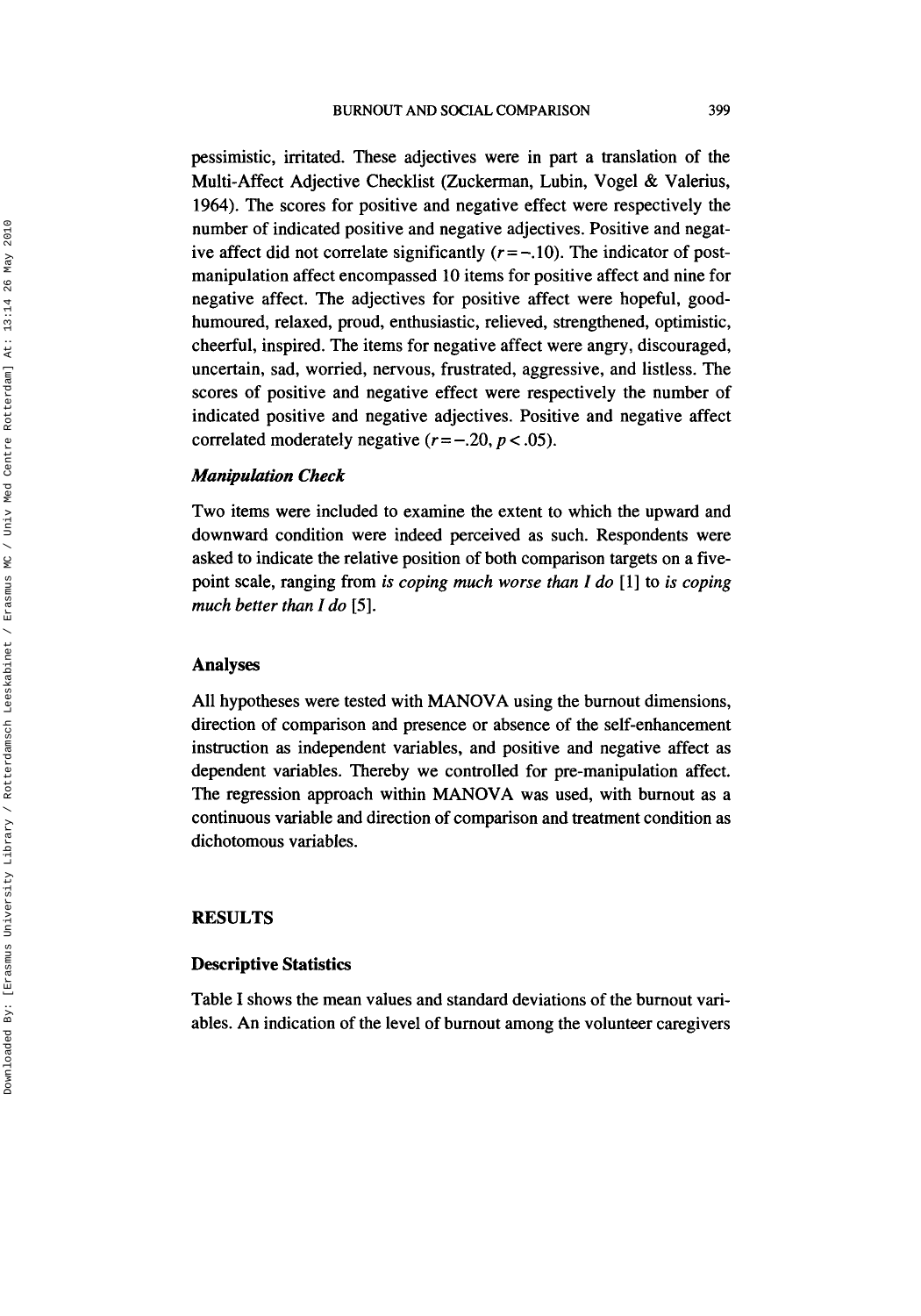|                                                                             | Present Sample                             |                      | Norm Sample <sup>2</sup>                                      |                      |         |                   |
|-----------------------------------------------------------------------------|--------------------------------------------|----------------------|---------------------------------------------------------------|----------------------|---------|-------------------|
|                                                                             | M                                          | SD                   | м                                                             | SD                   |         |                   |
| <b>Emotional Exhaustion</b><br>Depersonalization<br>Personal Accomplishment | $10.18^{a}$<br>$2.95^{\circ}$<br>$33.60^a$ | 7.07<br>2.55<br>5.08 | 14.44 <sup>b</sup><br>7.90 <sup>b</sup><br>27.31 <sup>b</sup> | 8.01<br>4.36<br>5.20 | $.60**$ | $-.12$<br>$-.29*$ |

**TABLE I** Descriptive statistics<sup>1</sup> and intercorrelations of the three burnout dimensions

Note: <sup>1</sup> Row means with unequal superscripts differ significantly at  $p < .05$ ; <sup>2</sup> The normative sample consisted of 3679 Dutch human service professionals (Schaufeli & Van Dierendonck, 1994). \* *p* < *.05,* \*\* *p* < **.Ol.** 

in the present study was obtained by comparing their MBI-scores with those of 3679 Dutch human service professionals (including nurses, hospital physicians, social workers, correctional officers, and hospital staff), who served as a provisional normative sample (Schaufeli & Van Dierendonck, 1994). T-tests showed that, in comparison to the normative sample, volunteer caregivers experienced significantly less feelings of emotional exhaustion, endorsed less cynical attitudes toward their patients and reported a stronger sense of personal accomplishment. These results should, however, be interpreted with some caution, because we used slightly adjusted operationalizations for each of these three burnout dimensions. Furthermore, **as** can be seen from Table I, depersonalization was highly correlated with emotional exhaustion and moderately negative with personal accomplishment. No relationship between emotional exhaustion and personal accomplishment was found.

#### **Manipulation Check**

First, it was examined to what extent the upward and downward information was indeed perceived as such. Because the comparison information concerned two targets, it was necessary to check the relative position of both targets in comparison to the self. Therefore, a three-way **MANOVA**  was performed with direction of comparison and self-enhancement instruction as between-subjects independent variables and target as the within-subjects independent variable and target evaluation as the dependent variable. The analysis revealed a significant effect of both target and direction of comparison on target evaluation, but no target x direction of comparison interaction effect. Both targets were considered as worse off in the downward condition ( $M = 1.74$  and  $M = 2.41$ , respectively for Job Bloemhart and Mieke Bosch) than in the upward condition  $(M=2.78$  and  $M=3.08)$ ,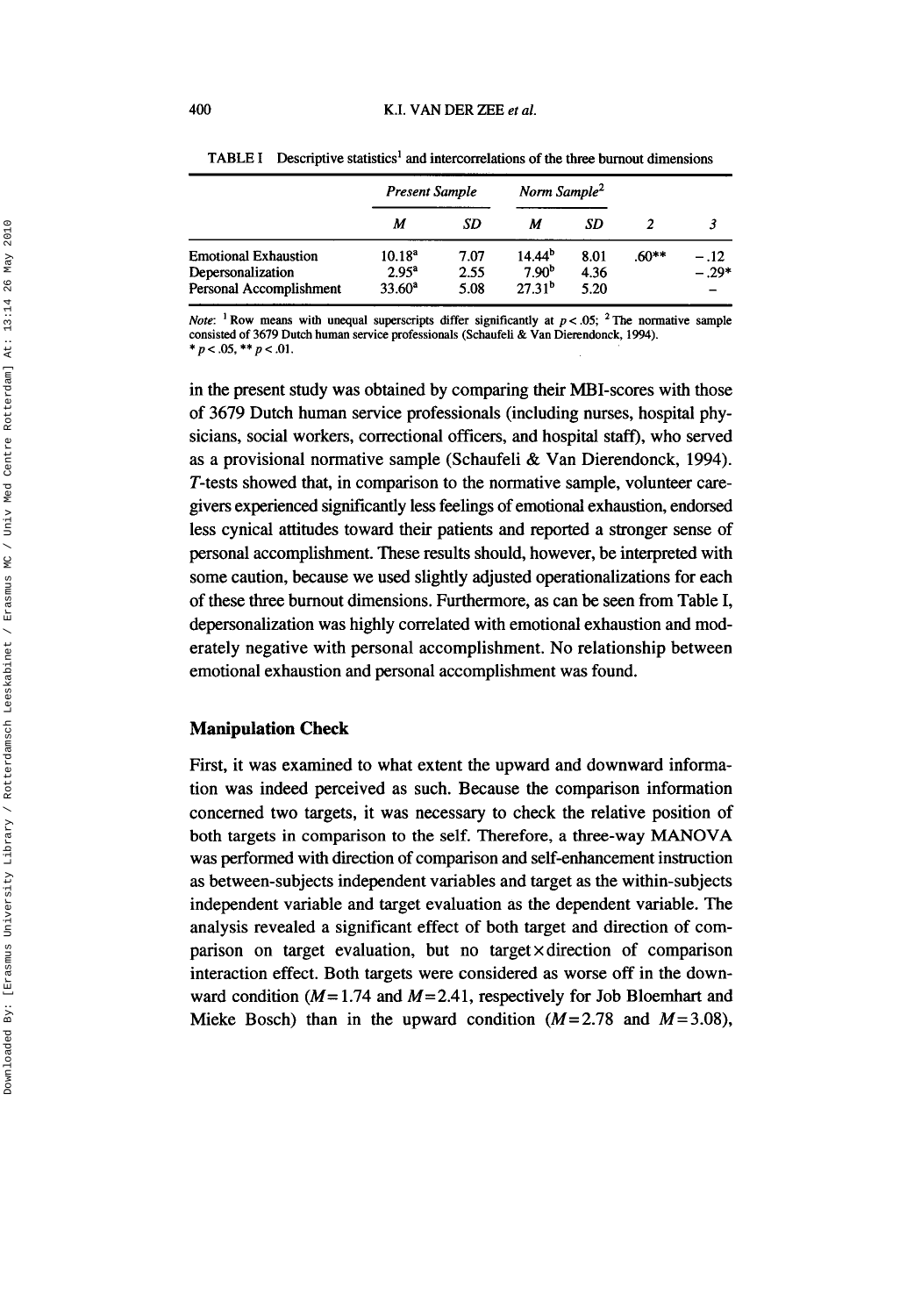$F(1,75) = 28.05$ ,  $p < .001$ . It must be noted that both upward targets were considered quite similar to the self. This finding seems to represent tendencies to assimilate upward comparison information and has been reported in the literature quite often (e.g., Van der Zee *et al.,* 1998). Furthermore, the male comparison target Job Bloemhart was considered **as** worse off *(M=* 2.27) than the female comparison target Mieke Bosch  $(M=2.75)$ ,  $F(1,75) = 7.59$ ,  $p < .01$ . This may be due to the fact that the majority of our sample consisted of females who may have derogated the male comparison target more easily. The effect of the self-enhancement instruction failed to reach significance,  $F(1,75) = 2.91$ , *n.s.*, and there was also no significant target x intervention interaction effect  $(F<1)$ . Interestingly, a significant target  $\times$ self-enhancement instruction  $\times$  direction of comparison (three-way) interaction effect was found,  $F(1,75) = 4.00$ ,  $p < .05$ . For Mieke Bosch, but not for Job Bloemhart, a significant direction of comparison  $\times$  self-enhancement instruction effect was found,  $F(1,75) = 7.72$ ,  $p < .01$ . Table II shows the mean scores for relative evaluations. A significant effect of the selfenhancement instruction was found if the instruction followed downward comparison information. No effect of the self-enhancement instruction was found if the instruction followed upward comparison information. Apparently, the self-enhancement instruction was only effective in the downward comparison condition.

#### **Effect of Direction of Comparison and Self-enhancement Instruction**

Next, the regression approach within MANOVA was used to examine the effects of our manipulation. Thereby, the burnout dimensions, direction of

|                                                                                                 |    | Self-enhancement Instruction                                    |           |  |     |  |             |                   |     |  |  |  |  |
|-------------------------------------------------------------------------------------------------|----|-----------------------------------------------------------------|-----------|--|-----|--|-------------|-------------------|-----|--|--|--|--|
|                                                                                                 |    | Job Bloemhart                                                   |           |  |     |  | Mieke Bosch |                   |     |  |  |  |  |
|                                                                                                 |    | No                                                              |           |  | Yes |  | No          |                   | Yes |  |  |  |  |
|                                                                                                 |    | м                                                               | $SD \t n$ |  |     |  |             | MSD n MSD n MSD n |     |  |  |  |  |
| Direction of<br>Comparison Down $1.89^b$ .76 18 $1.62^b$ .50 21 $2.44^a$ .78 18 $1.76^b$ .70 21 | Up | $2.79^a$ .54 19 $2.76^a$ .44 21 $2.68^a$ .58 19 $2.86^a$ .66 21 |           |  |     |  |             |                   |     |  |  |  |  |

**TABLE I1 Evaluation of the targets in comparison to the self' as a function of self-enhancement instruction and direction of comparison** 

*Note:* <sup>1</sup>Row and column means with unequal superscripts differ significantly at  $p < .05$ .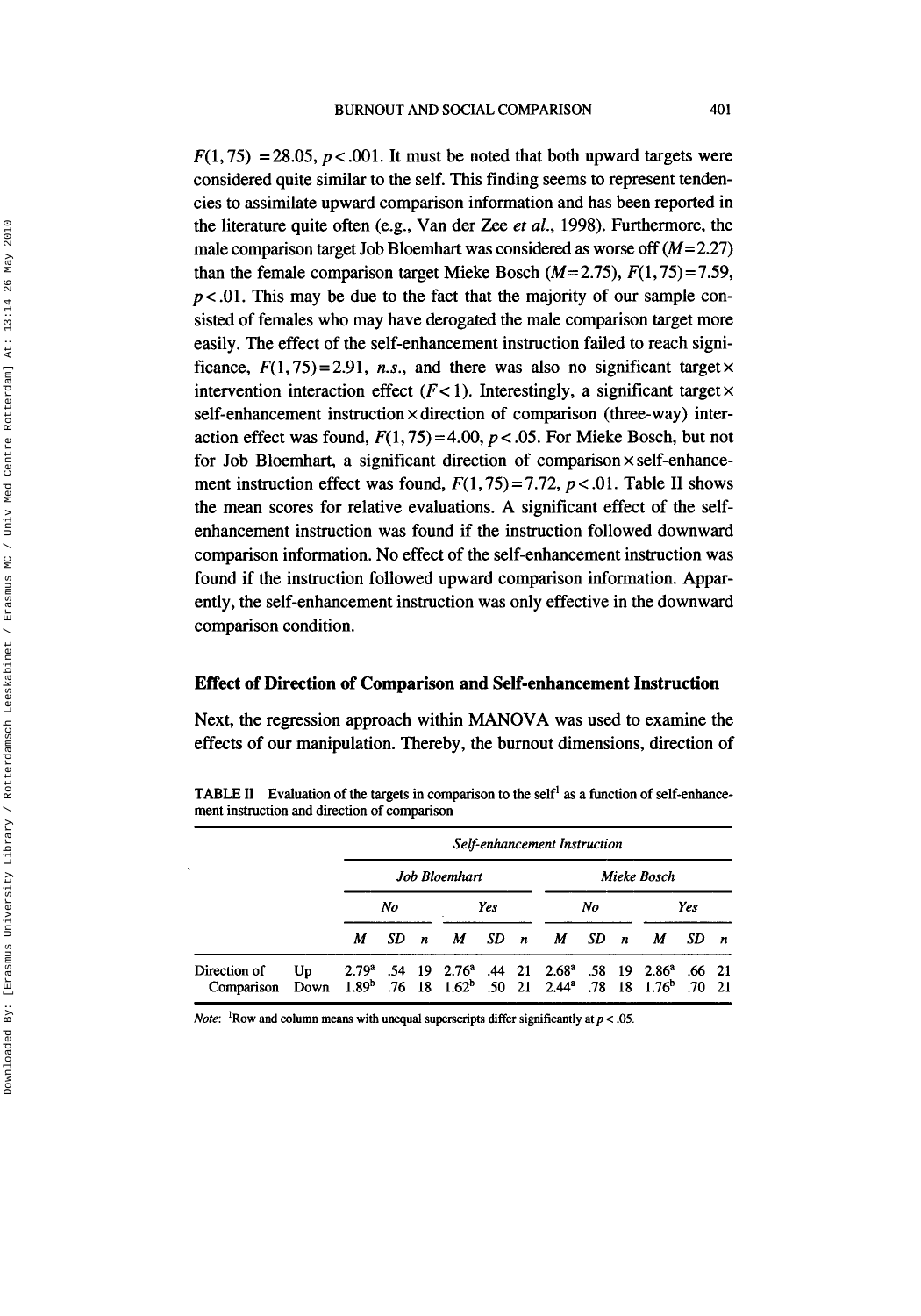comparison and self-enhancement instruction were included **as** the independent variables and positive and negative affect as the dependent variables. In all the analyses, we controlled for pre-manipulation affect. First, the effects of direction of comparison on both positive and negative affect were considered. A significant effect of direction of comparison was found, both on positive affect,  $F(1,75) = 8.93, p < .01$ , and on negative affect,  $F(1,75) = 15.22$ , *p<* **.001.** Upward comparisons evoked more positive and less negative affect  $(M=2.96$  and  $M=1.17$ , respectively) than downward comparisons  $(M=1.78)$ and *M=* **.97,** respectively). This confirms Hypothesis **1.** Hypothesis **2** was not confirmed. Unexpectedly, there was no significant effect of the selfenhancement instruction, respectively  $F < 1$  and  $F(1, 75) = 1.21$  for positive and negative effect. Interestingly, for negative affect, a significant direction of comparison  $\times$  self-enhancement instruction interaction effect was found,  $F(1,75) = 4.86$ ,  $p < .05$ . Whereas in the downward condition, the expected reduction in negative feelings as a result of the self-enhancement instruction did occur, no effect was found of the self-enhancement instruction in the upward condition (Table 111). Note that this finding is consistent with the effects found for relative evaluation of self in comparison with Job Bloemhart in the manipulation check.

#### **Emotional Exhaustion and Social Comparison**

Next, the influence of emotional exhaustion on affective reactions to social comparison information and the self-enhancement instruction was considered. **MANOVA** was performed with emotional exhaustion as a continuous independent variable and direction of comparison and self-enhancement instruction as dichotomous independent variables, positive and negative affect as dependent variables, and pre-manipulation affect as a covariate.

|                         |            | Self-enhancement Instruction          |             |          |                                      |             |          |  |  |
|-------------------------|------------|---------------------------------------|-------------|----------|--------------------------------------|-------------|----------|--|--|
|                         |            |                                       | No          | Yes      |                                      |             |          |  |  |
|                         |            | М                                     | SD          | n        | M                                    | SD          | n        |  |  |
| Direction of Comparison | Up<br>Down | .06 <sup>a</sup><br>1.36 <sup>b</sup> | .22<br>1.53 | 20<br>18 | .28 <sup>a</sup><br>.64 <sup>b</sup> | .46<br>1.07 | 21<br>21 |  |  |

**TABLE I11 Negative affect' as a function of self-enhancement instruction and direction of comparison** 

*Note*: <sup>1</sup> Row and column means with unequal superscripts differ significantly at  $p < .05$ .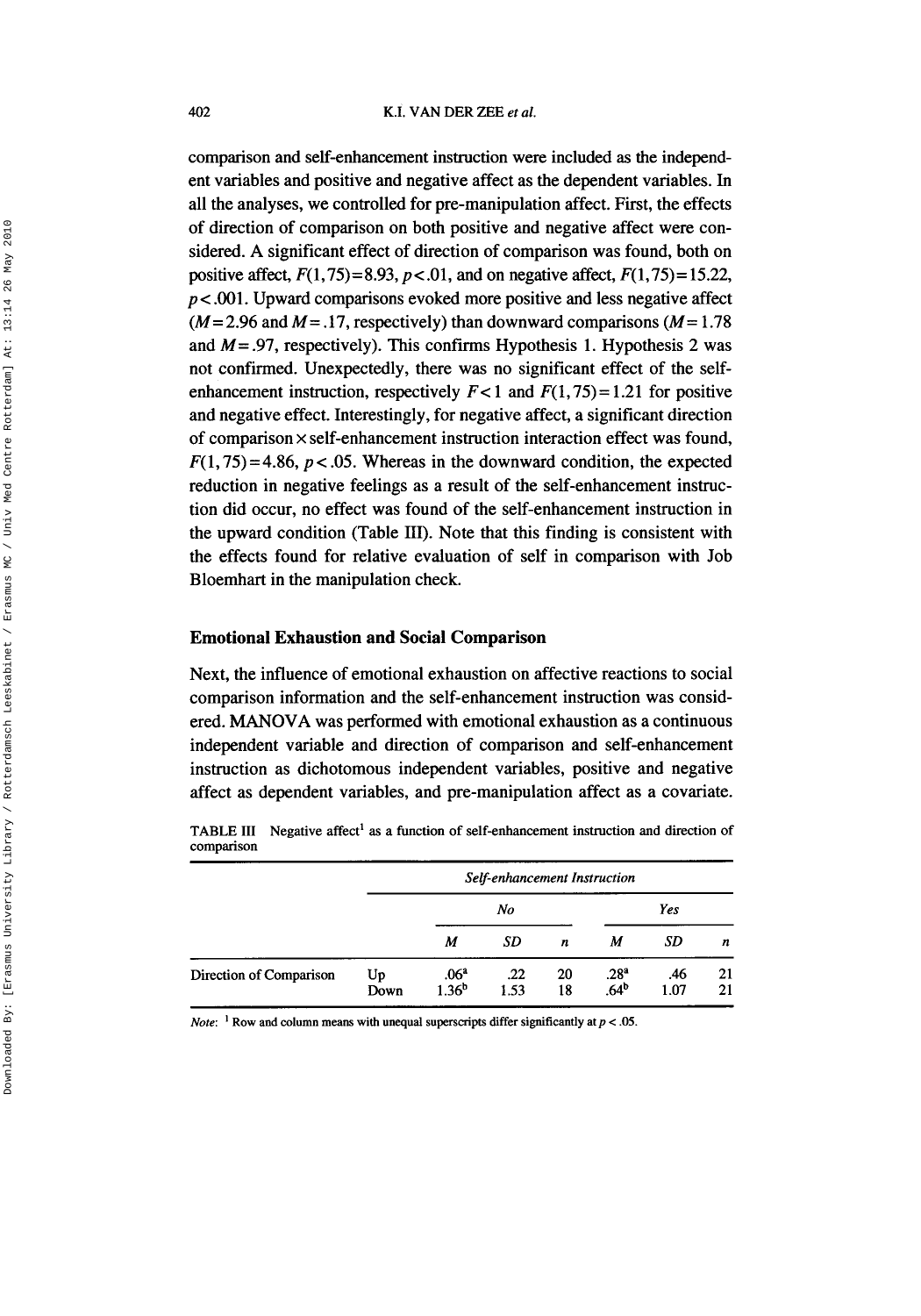

**FIGURE** 1 exhaustion Positive affect **as** a function of self-enhancement instruction and emotional

No main effects of emotional exhaustion on positive and negative affect were found  $(F<1)$ , nor did we find significant interaction effects between emotional exhaustion and direction of comparison on positive  $(F<1)$  and negative affect,  $F(1,75) = 1.94$ , *n.s.* Interestingly, a two-way emotional exhaustion x self-enhancement instruction interaction effect was found,  $F(1,75) = 2.87$ ,  $p < .05$ . Figure 1 shows positive affect as a function of emotional exhaustion and self-enhancement instruction. As Fig. 1 reveals, among individuals high in emotional exhaustion, a positive effect of the selfenhancement instruction on positive affect was found, whereas no effect of the self-enhancement instruction was found among individuals low in emotional exhaustion. This finding is in line with Hypothesis 3. No burnout  $\times$ direction of comparison x self-enhancement instruction interaction was found. Apparently, the positive effect of the self-enhancement instruction among individuals high in emotional exhaustion was independent of the nature of the comparison information they had received.

#### **Depersonalization and Social Comparison**

A MANOVA with depersonalization, direction of comparison and selfenhancement instruction as independent variables and positive and negative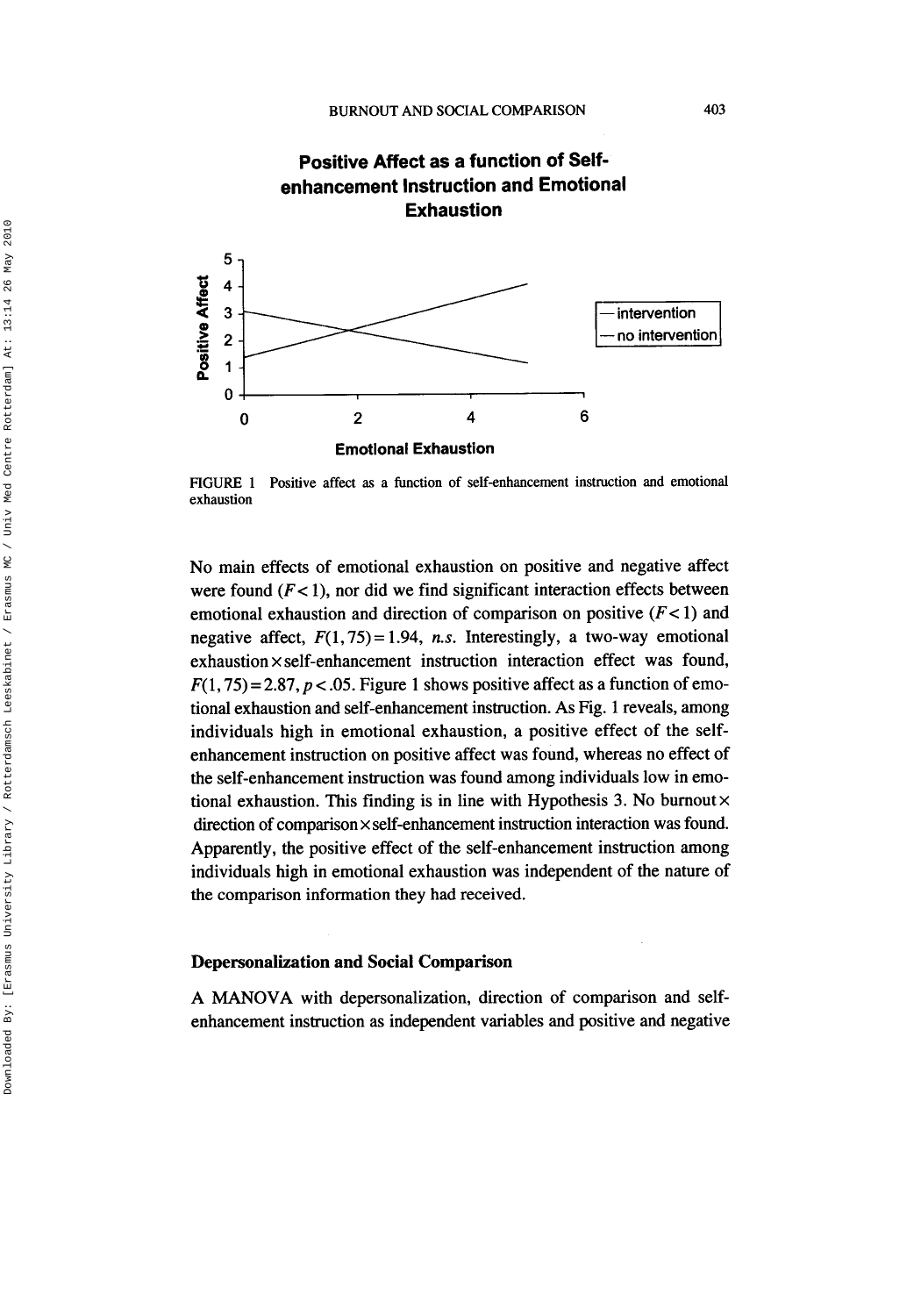affect as dependent variables, controlling for initial affect levels, revealed no significant effects of depersonalization on positive and negative affect  $(F< 1)$ . In addition, no significant interaction effects were found between depersonalization and direction of comparison on both positive and negative affect  $(F<1)$ , and no depersonalization  $\times$  self-enhancement instruction interaction on positive  $(F<1)$  and negative affect  $F(1,75)=1.18$ , *n.s.*, was found. The depersonalization  $\times$  direction of comparison  $\times$  self-enhancement instruction three-way interaction effect also failed to reach significance  $(F < 1)$ . To conclude, as we predicted, depersonalization was unrelated to individuals' reactions to social comparison information.

#### **Personal Accomplishment**

**MANOVA,** controlling for initial differences in affect levels, revealed a significant main effect of personal accomplishment on positive affect,  $F(1,75) = 9.37$ ,  $p < .01$ . Regardless of condition, higher scores on personal accomplishment were associated with more positive feelings after the manipulation. The personal accomplishment main effects on negative affect failed to reach significance  $(F< 1)$ . No significant personal accomplishment  $\times$ direction of comparison effect on positive,  $F(1,71) = 1.03$ , *n.s.*, and negative affect  $(F<1)$  was found. Interestingly, we did find a significant accomplishment **x** self-enhancem ent instruction two-way interaction effect on negative affect,  $F(1,71) = 5.05$ ,  $p < .05$ . This interaction was further qualified by a three-way personal accomplishment **x** direction of comparison **x** self-enhancement instruction interaction effect on negative affect,  $F(1,70) = 9.14$ ,  $p < .01$ . A direction of comparison  $\times$  self-enhancement instruction interaction effect was found among individuals high in personal accomplishment,  $F(1,36) = 9.87$ ,  $p < .01$ , but not among individuals low in this dimension,  $F<1$ . The general finding that the intervention resulted in a reduction of negative affect in the downward condition, but not in the upward condition was solely replicated among individuals high in personal accomplishment. Restricting the analyses to individuals high in personal accomplishment, in the downward comparison condition, significantly less negative affect was found among participants who received a self-enhancement instruction  $(M=0.22)$  than among participants who did not receive such an instruction ( $M= 1.67$ ),  $F(1,15)=6.98$ ,  $p < .01$ . This finding is in contrast with Hypothesis 3 that predicts a higher effectiveness of the self-enhancement instruction among individuals *low* rather than high in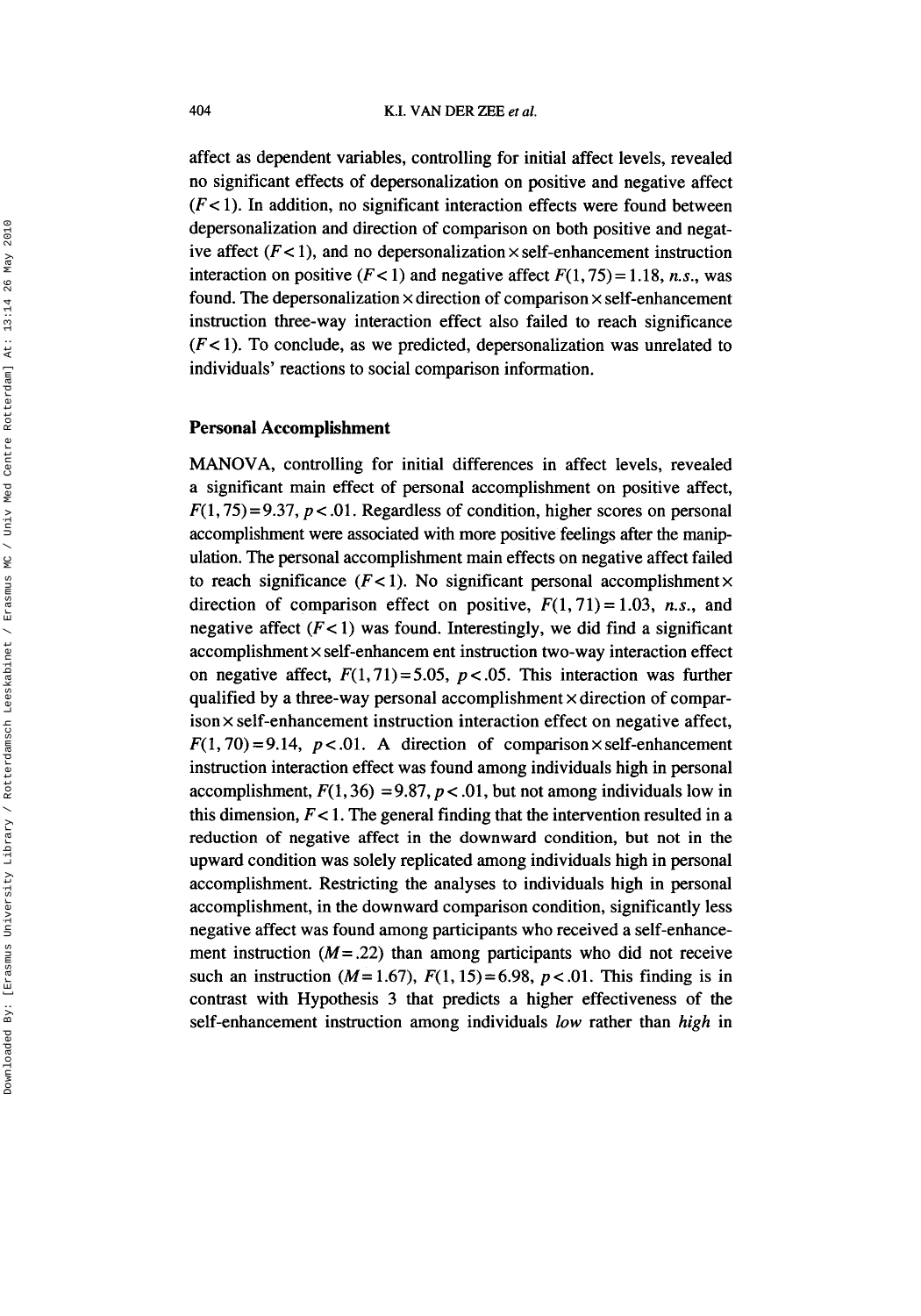personal accomplishment. In the upward condition, no effect of the selfenhancement instruction on negative affect was found among individuals high in personal accomplishment,  $F(1,20) = 2.83$ , *n.s.* 

#### **DISCUSSION**

The present study examined the role of social comparison in dealing with occupational stress among volunteer caregivers of terminally ill patients. It was found that volunteer caregivers experienced more positive feelings and less negative feelings in reaction to information about others doing better as compared to comparable information about others doing worse. In general, upbeat stories about others doing better may be inspiring and reassuring and may therefore be preferred over stories about less fortunate others, who may evoke depression and anxiety. Interestingly, the volunteer caregivers seemed to identify themselves more strongly with Mieke Bosch, the female comparison target, as indicated by a more positive evaluation of how well Mieke Bosch was doing in comparison to the self. The sample was predominantly female. It seems easier to derogate others with whom we have little in common than others who resemble us with respect to important features. Goethals & Darley (1977), for example, explicitly associated identification with resemblance on related attributes such as gender, age or peer group.

The present study also examined the possibilities of reducing negative feelings and enhancing positive affect by triggering the use of self-enhancing comparison strategies. It was assumed that individuals might be able to maintain a sense of well-being by focusing on the positive interpretation of incoming social information. By instructing volunteer caregivers to concentrate on similarities with the upward target and on differences with the downward target, we tried to help them to reach at a positive interpretation of the information. In the downward condition, the self-enhancing instruction indeed proved to be effective. Our findings are in line with those of Buunk *et al.* (2000) who also report positive outcomes of instructing respondents to generate favorable self-evaluations. A difference with the present study was that respondents were not explicitly instructed to state their *superiority*; the task was to mention *differences* between the self and the comparison target. Nevertheless, we did find a positive effect of the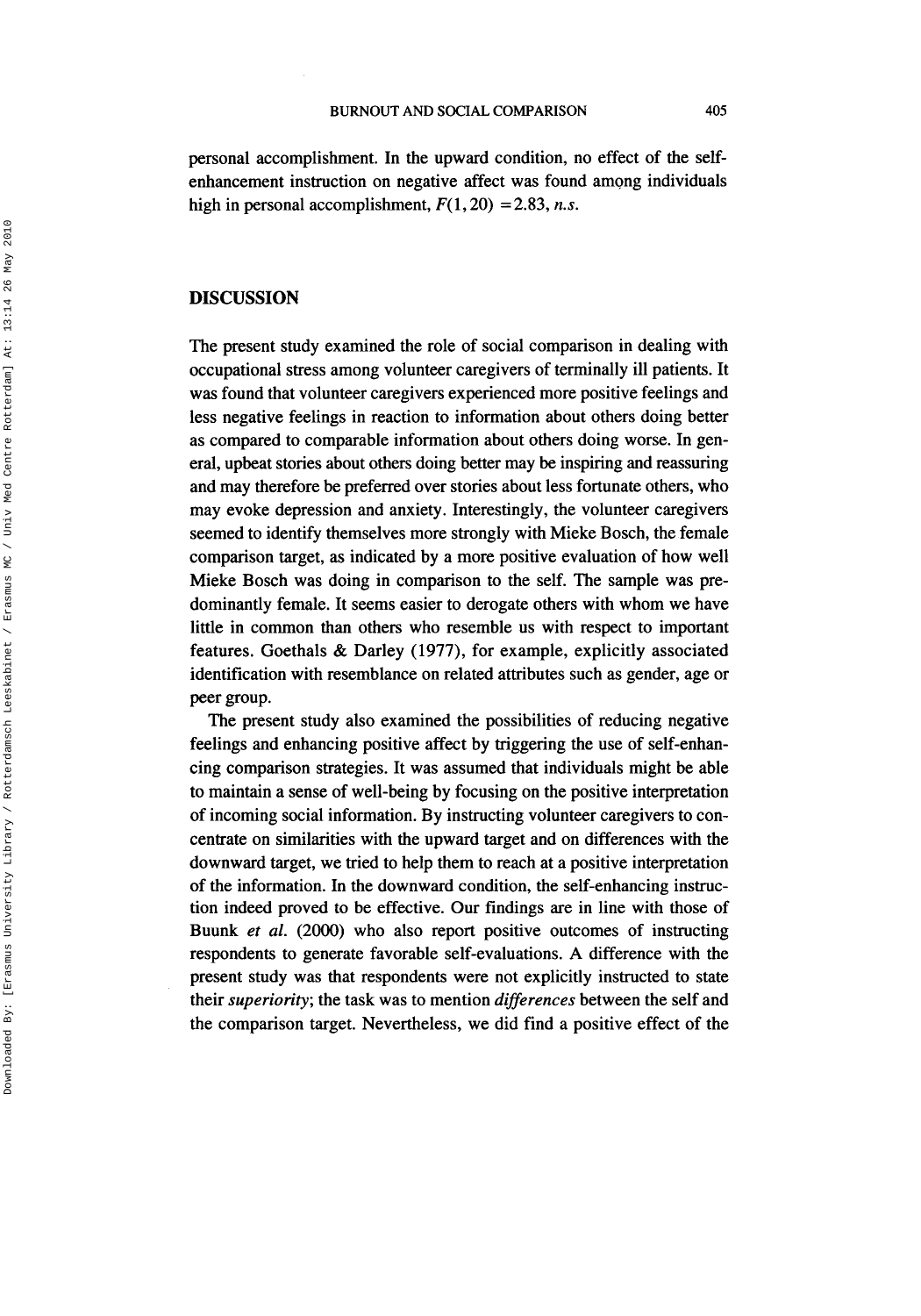intervention. Examining the differences that were written down in this condition, it became clear that respondents had been engaging in downward comparisons.

No effect of the self-enhancing instruction was found in the upward condition. In part this may be due to the fact that although the upward comparison targets were perceived as clearly better of than the downward targets, they were not evaluated as coping better than the respondents perceived they were coping themselves. Mean evaluations indicated that the targets were perceived as about similar. This finding seems to represent tendencies to assimilate upward comparison information and has been reported in the literature quite often (e.g., Van der Zee *et al.,* 1998). This may indicate that the majority of the respondents already used a selfenhancing strategy in reaction to upward comparison information. Another explanation may be that focusing on ways in which you are better evokes a positive schema of oneself that is more powerful in influencing affect than focusing on ways you are similar. Particular in Western Societies, similarity also has the negative connotation of being modest. We have a basic drive to outperform others rather than to be similar. It must be noted that **an** important restriction of the present study, that was designed as **an** intervention study, was that we had no self-defeating conditions, instructing volunteer workers to contrast themselves with upward targets and to identify themselves with downward targets. Therefore, it is impossible to draw final conclusions about what made the self-enhancement intervention work. Possibly, simply reminding the participants of the Comparison target may have produced the effects. However, the fact that the effects for direction of comparison revealed more positive outcomes for upward comparison, whereas the selfenhancement instruction particularly produced positive outcomes in the downward condition, suggests that characteristics of the instruction and not of the targets may have been responsible for the results.

The present data failed to reveal support for the hypothesis that burnout is related to dysfunctional reactions to social comparison information. No differential effects of direction of comparison on affect were found for individuals who scored low or high on emotional exhaustion and personal accomplishment. However, we did find support for differential reactions to the self-enhancement instruction for these burnout dimensions. For emotional exhaustion, findings were in the predicted direction. Individuals high in emotional exhaustion benefited from the self-enhancement instruction, regardless of the nature of the comparison information they had received,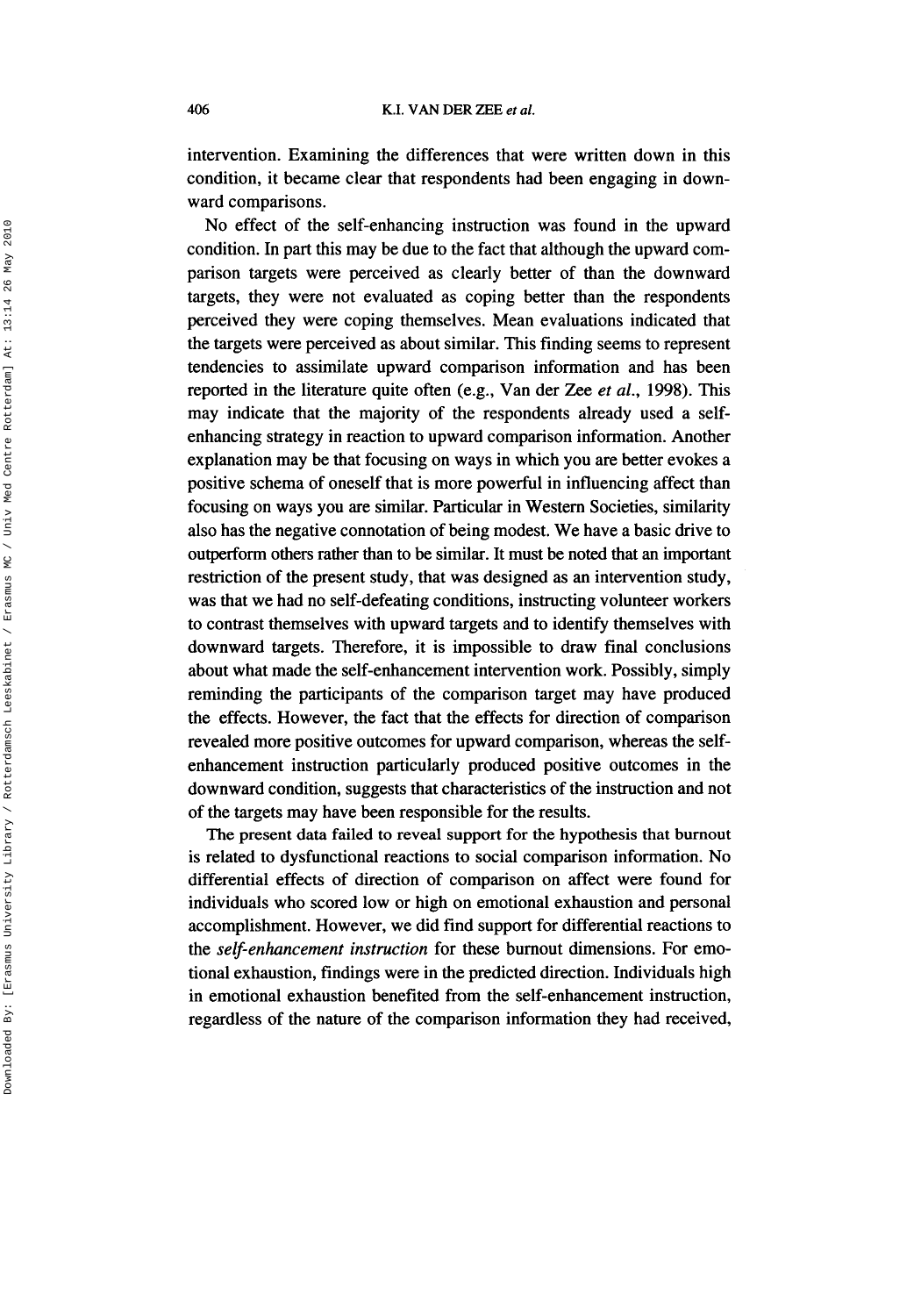whereas individuals low in emotional exhaustion did not. Interestingly, for personal accomplishment findings were in the opposite direction. After having received downward comparison information, individuals high in personal accomplishment benefited more from the intervention to engage in self-enhancing comparisons than individuals low in this trait. This finding was unexpected because we had argued that individuals low on burnout would be characterized by a tendency to engage in self-enhancing comparisons in order to cope with the stress in their work, as a way to protect their sense of well-being. However, in contrast with the two other burnout dimensions, personal accomplishment seems particularly related to upward identification and less strongly to downward contrast. Studies on Type A personalities who are strongly concerned about personal accomplishment and usually have a history of success show that these personalities are particularly interested in upward comparison information that may provide useful insights in how to improve their performance (e.g., Yuen & Kuiper, **1992).** Therefore, in the downward condition, the intervention may not have represented their natural way of dealing with social information, and may have helped them in reducing the negative feelings generated by the downward comparison target.

The fact that findings for emotional exhaustion and personal accomplishment point in different directions is consistent with earlier findings that suggest that personal accomplishment is more or less an outsider in the theory of burnout. Some authors (Cordes & Dougherty, **1993)** have suggested that, at a theoretical level, personal accomplishment reflects a personality characteristic similar to self-efficacy, rather than a genuine component of burnout.

Two important restrictions of the present study that may have obscured effects of bumout have to be mentioned. First, because of the small sample size, the present study had only limited power. Second, although the volunteer caregivers could mention examples of negative experiences in their work during interviews, their positive experiences clearly outnumbered the negative ones. Consistently, the levels of burnout were really quite low in comparison with a normative sample. Feelings of being useful to others, the rewarding social interactions associated with the work, and the social approval of volunteer work (e.g., Pearce, **1983)** may clearly have been present in the current sample. This finding is not uncommon. For example, studies by Folkman **(1997)** among caregiving partners of men with AIDS revealed levels of positive psychological states that were comparable to a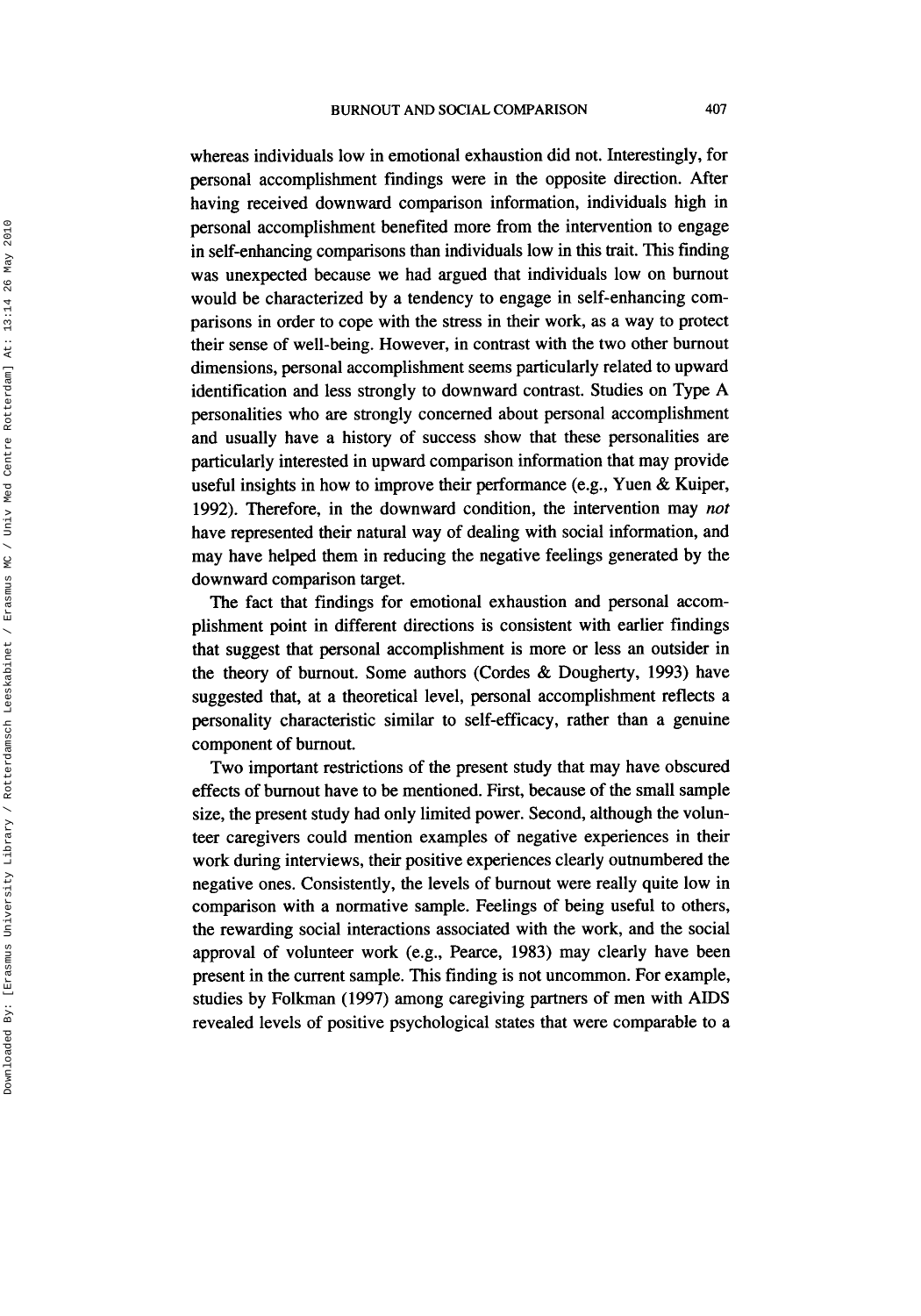community sample of urban university students not experiencing unusual stress, provided that their partners had not died during the course of the study. Moreover, because of the voluntary nature of the work, caregivers who experienced high levels of burnout may have resigned from their work and may have therefore not entered the study. The volunteer organization indeed reported considerable dropout among the volunteers. We do not think that this fact may have flattered the present pattern of results. On the contrary, particularly for the moderation effects, the reduced dispersion in burnout scores may have resulted in a rather conservative test of our hypotheses. Nevertheless, the moderating influence of burnout on the relationship between social comparison activity and affect needs further investigation.

What are the practical implications of the present findings? First, the results show that upward comparisons generate more positive and less negative feelings than downward comparisons. By developing instruction films, showing positive role models, or by providing inexperienced volunteer caregivers with a mentor, an experienced caregiver who has proved to be successful in the caregiving task, feelings of helplessness, low selfefficacy or frustration may be reduced and feelings of competence may be enhanced. Studies among patients have revealed successful outcomes of informational interventions, revealing for example videotaped role models dealing successfully with difficult situations (Mahler, Kulik & Hill, 1993). Second, the data suggest that asking them to focus on differences between themselves and the targets can reduce caregivers' negative feelings in response to downward targets. This seems an important strategy that mentors or therapists working with health care professionals may use when caregivers express strong negative reactions to failure or distress observed in colleagues. This seems particularly true when caregivers suffer from emotional exhaustion.

#### *References*

- **Ahrens, A.H., Zeiss, A.M.** & **Kanfer, R. (1988). Dysphoric deficits in interpersonal standards,**  self-efficacy, and social comparison. *Cognitive Therapy and Research*, 12, 53–67.
- **Beck, A.T., Rush, A.J., Shaw, B.F.** & **Emery,** *G.* **(1979).** *Cognitive therapy of depression: A treatment manual.* **New York Guilford Press.**
- **Buunk, B.P., Oldersma, F.L.** & **De Dreu, C.K.W. (2000).** *Cognitive downward comparison as a relationship-enhancing mechanism: The role of relarional discontent and individual differences in social comparison orientation.* **Manuscript submitted for publication.**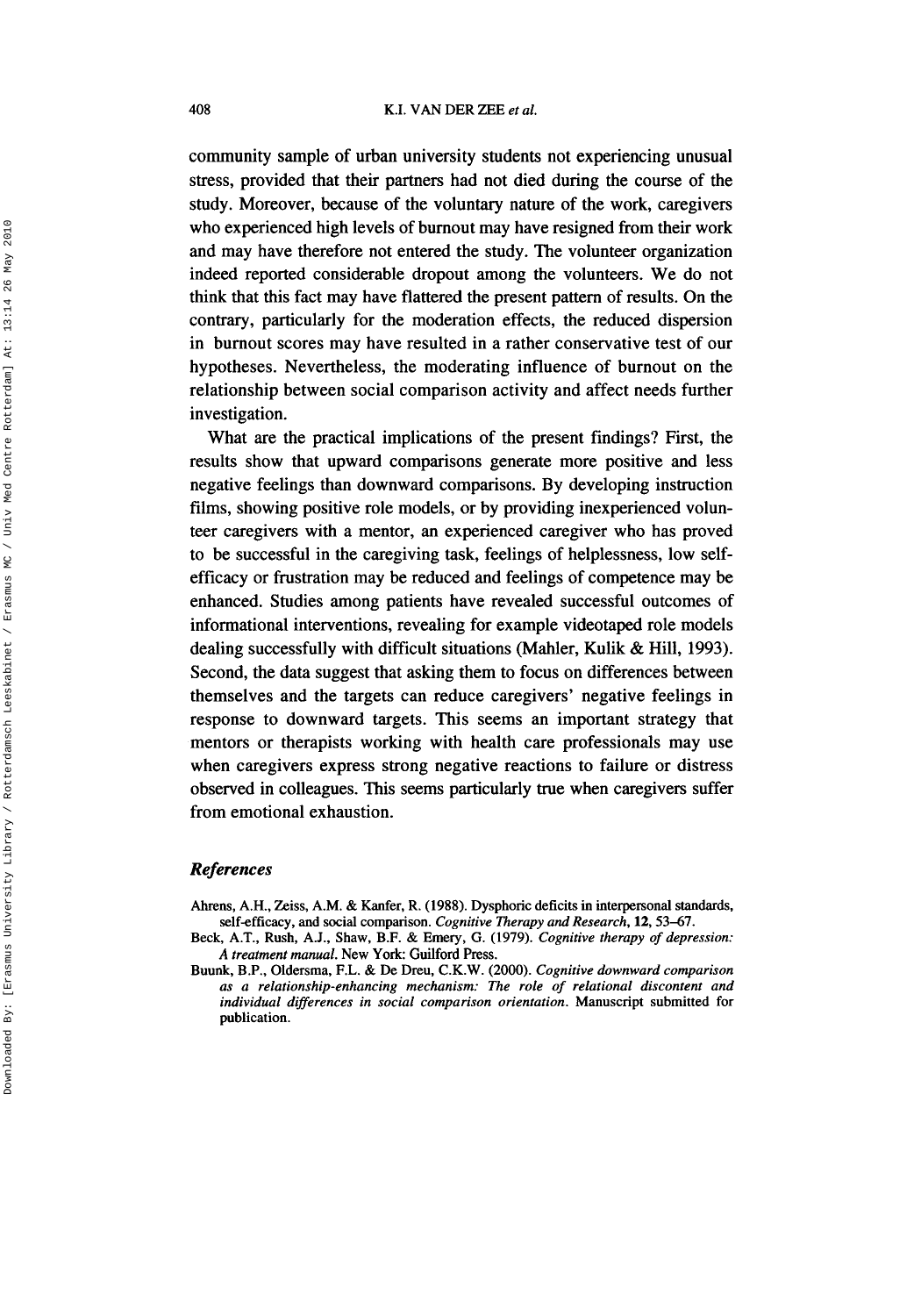- Buunk, B.P. & Ybema, J.F. **(1997).** Social comparison and occupational stress: The identification-contrast model. In B.P. Buunk & F.X. Gibbons (Eds.), *Health, coping and well-being: Perspectives from social comparison theory* (pp. **359-388).** Mahwah, NJ: Erlbaum.
- Collins, R.L. (1996). For better or for worse: The impact of social comparison on self-evaluations. *Psychological Bulletin,* **119.51-79.**
- Cordes, *C.* & Dougherty, T.W. **(1993).** A review and an integration of research on job bumout. *Academy of Management Review,* **18,621-656.**
- *Deary,* I.J., Blenkin, H., Endler, N.S., Zealley, **H.** & Wood, R. **(19%).** Models of job-related stress and personal achievement among consultant doctors. *British Journal of Psychology,*  **87,3-29.**
- Di-Mola, *G.,* Tamburini, M. & Fusco, C. **(1990).** The role of volunteers in alleviating grief. *Journal of Palliative Care,* 6, 6-10.
- Ellis, A. **(1962).** *Reason and emotion in psychotherapy.* Secausus, NJ: Citadel Press.
- Goethals, G.R. & Darley, J.M. **(1977).** Social comparison theory: An attributional approach. In J.M. Suls & R.L. Miller (Eds.), *Social comparison processes: Theoretical and empirical perspectives* (pp. 259–278). Washington, DC: Hemisphere.
- Kuiper, J.A. & **Olinger, LJ. (1986).** Stress and cognitive vulnerabiity for depression: A self-worth consistency model of depression. In R.W.J. Neufeld (Ed.), *Advances in the investigation*  of psychological stress (pp. 367-391). New York: Wiley.
- Mahler, H.I.M., Kulik, J.A. & Hill, M.R. **(1993).** A preliminary report on the effects of videotape preparations for coronary artery bypass surgery on anxiety and self-efficacy: A simulation and validation with college students. *Basic and Applied Social Psychology,*  **14,** 437–453.
- Maslach, C. **(1993).** Burnout: A multidimensional perspective. In W.B. Schaufeli, C. Maslach & T. Marek **(Eds.),** *Professional burnout: Recent developments in theory and research*  (pp. **19-32).** New York: Taylor & Francis.
- Maslach, C. & Jackson, S. **(1986).** *Maslach Burnout Inventory Manual* (2nd *ed.).* Palo Alto, CA: Consulting Psychologists Press.
- Maslach, C., Jackson, S.E. & Leiter, M.P. (1997). In C.P. Zalaquett & R.J. Wood (Eds.), *Evaluating stress: A book of resources* (pp. **191-218).** Lanham, *MD:* Scarecrow Press.
- Pearce, J.C. **(1983).** Job attitude and motivation differences between volunteers and employees from comparable organizations. *Journal of Applied Psychology*, 68, 646–652.
- **Salancik,** G.R. **(1976).** Extrinsic attribution and the use of behavioral information to infer attitudes. *Journal of Personality and Social Psychology,* **34,1302-1312.**
- Schachter, *S.* **(1959).** *The Psychology of Afiliation.* California: Standford University Press.
- Schaufeli, W.B. & Enzmann, D. **(1998).** *The burnout companion for research andpractice: a critical analysis of theory, assessment, research, and interventions.* London: Taylor & Francis.
- Schaufeli, W.B. & Van Dierendonck, D. **(1994).** Burnout, een begrip gemeten: **De** Nederlandse versie van de Maslach Burnout Inventory [Burnout, the measurement of a construct: The Dutch version of the Maslach Burnout Inventory]. *Gedrag en Gezondheid, 22,* **153-172.**
- Seligman, C., Fazio, **F.R.** & **Zanna,** M.P. **(1980).** Effects of salience of extrinsic rewards on liking and loving. *Journal of Personality and Social Psychology*, 38, 453-460.
- Taylor, S.E. & Lobel, M. **(1989).** Social comparison activity under threat: downward evaluation and upward contacts. *Psychological Review,* **96,569-575.**
- Taylor, S.E., Wood, **J.V.** & Lichtman, R.R. **(1983).** It could be worse: Selective evaluations as a response to victimization. *Journal of Social Issues,* **39(2), 19-40.**
- Van der Zee, K.I., Buunk, B.P. & Sanderman, R. **(1998).** Neuroticism and reactions to social comparison information among cancer patients. *Journal* of *Personalify,* **66(2), 175-194.**
- Van der Zee, K.I., Buunk, B.P., Sanderman, R., Botke, G. & Van den Bergh, F. **(1999).** The Big Five and identification-contrast processes in social comparison in adjustment to cancer treatment. *European Journal of Personality*, 13, 307-326.